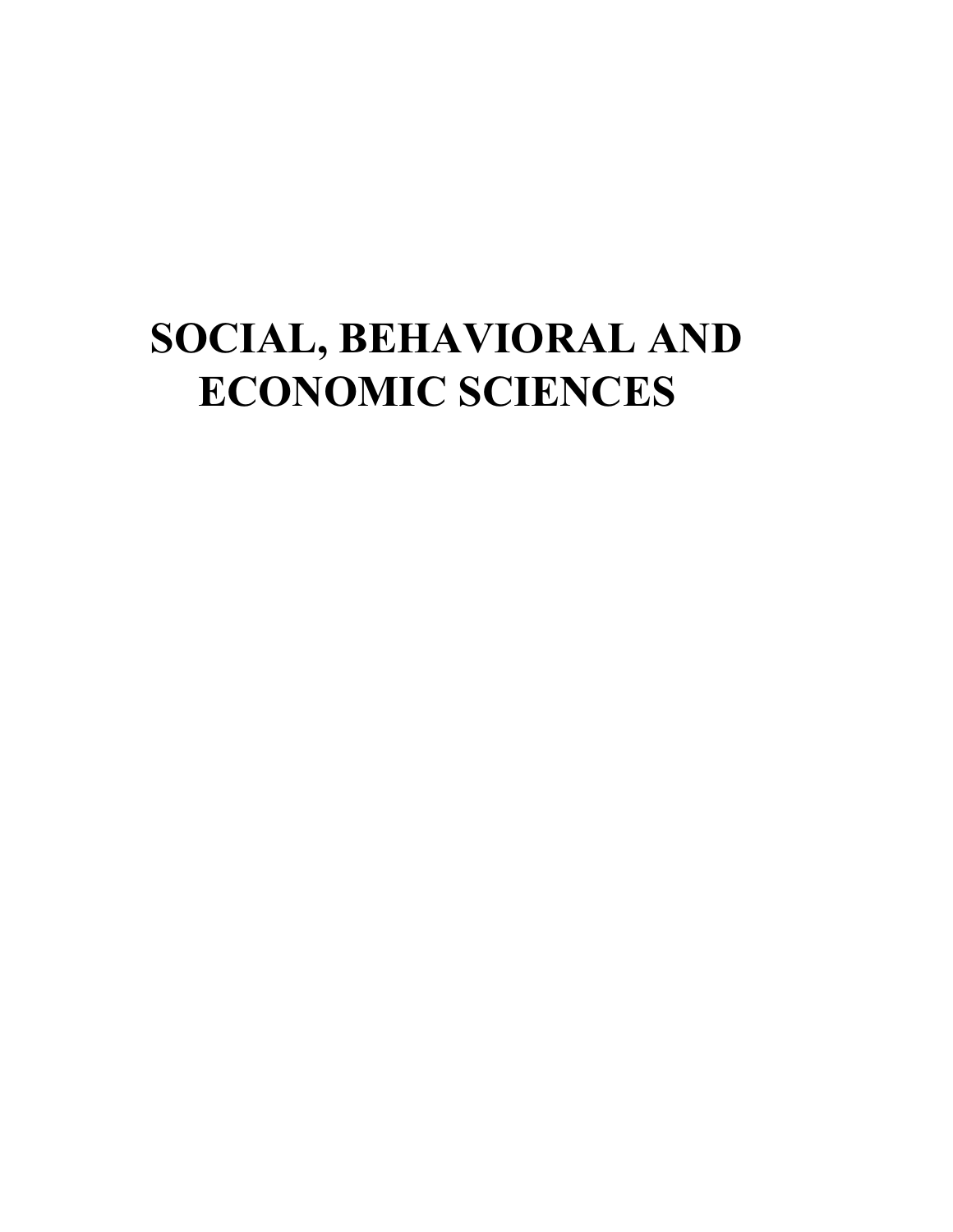# **SOCIAL, BEHAVIORAL AND ECONOMIC SCIENCES \$211,740,000**

The FY 2004 Budget Request for the Social, Behavioral and Economic Sciences (SBE) Activity is \$211.74 million, an increase of \$16.13 million, or 8.2 percent, above the FY 2003 Request of \$195.61 million.

| <b>SBE</b> Funding<br>(Dollars in Millions) |                   |                    |                    |                  |         |
|---------------------------------------------|-------------------|--------------------|--------------------|------------------|---------|
|                                             | FY 2002<br>Actual | FY 2003<br>Request | FY 2004<br>Request | Change<br>Amount | Percent |
| Social and Economic Sciences                | 68.29             | 77.61              | 83.92              | 6.31             | 8.1%    |
| Behavioral and Cognitive Sciences           | 58.56             | 65.30              | 71.12              | 5.82             | 8.9%    |
| Science Resources Statistics                | 16.28             | 25.70              | 26.70              | 1.00             | 3.9%    |
| Total, SBE without INT                      | 143.13            | 168.61             | 181.74             | 13.13            | 7.8%    |
| Office of International Science and         |                   |                    |                    |                  |         |
| Engineering $(INT)^1$                       | 40.84             | 27.00              | 30.00              | 3.00             | 11.1%   |
| Total, SBE with INT                         | \$183.97          | \$195.61           | \$211.74           | \$16.13          | 8.2%    |

Totals may not add due to rounding.

<sup>1</sup>FY 2002 includes a transfer of \$13.66 million from the Department of State for an award to the U.S. Civilian Research and Development Foundation.

The Social, Behavioral and Economics Sciences Activity supports research, infrastructure and education in the social, behavioral, cognitive and economic sciences, primarily through grants to investigators at universities and other institutions. The research it supports has, over the past several decades, resulted in substantial advances in our understanding of human and social development and of how people behave, both as individuals and as parts of groups and other more formal organizations. SBE also supports, through its Science Resources Statistics (SRS) Subactivity, the collection and dissemination of statistics on science resources, and the Office of International Science and Engineering (INT), the focal point for NSF's international science and engineering activities.

## **RELEVANCE**

SBE is a principal source of federal support for fundamental research on human cognition and behavior and social structures and social interaction, as well as for research on the intellectual and social contexts that govern the development and use of science and technology. Overall, SBE accounts for 48 percent of federal support for basic research in the social sciences at U.S. academic institutions. In some fields, including anthropology, archaeology, political science, economics, sociology and the social aspects of psychology, it is the predominant or the exclusive source of federal support for basic research and infrastructure development.

SBE programs advance knowledge about human behavior and society. SBE activities span a wide variety of fields ranging from basic research related to understanding the human mind to studies of the root causes of the nation's most serious social problems such as the determinants of perception, the ways that children learn, how the economy functions, the structure of language, the genesis of crime, and the spread of



*293*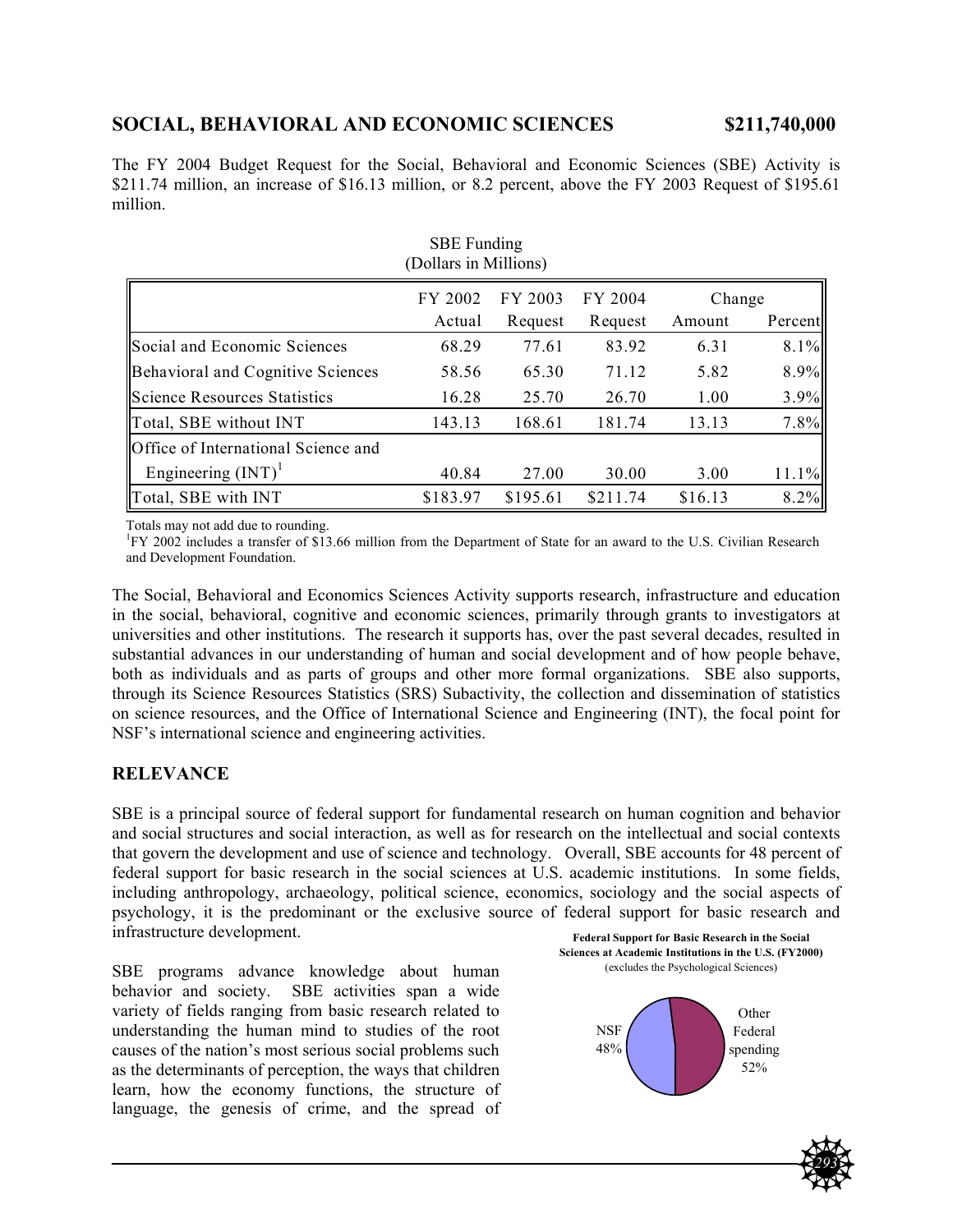democracy. Every critical national problem, including terrorism, business failures, and global warming, is rooted in the kinds of behavior the SBE sciences seek to understand.

Because SBE-supported research is often national in scope and because many of the findings derived from SBE-supported research advance basic scientific knowledge or have their most natural applications in the public policy arena, private-sector firms have few incentives to invest in SBE studies. Moreover, the basic nature of most SBE-supported research means that its most likely outputs often appear too far removed from immediate application to interest federal agencies with more focused missions.

NSF maintains the high quality of research it funds by rigorous merit review, including in almost all cases external merit review. Both within and across programs, SBE maintains a mixed portfolio of projects. Some of these involve large investments that will pay off over the long run by supporting not just the work of the investigator but also the work of other researchers who will draw on data the investigator has gathered or on methods the investigator has pioneered. Other SBE-supported work will have more direct short-term benefits or will be high-risk research that may not have obvious benefits at all, but, if it does, has the potential to reshape thinking about a problem or even a field.

The Science Resources Statistics Subactivity within SBE is the Federal statistical agency responsible for the compilation and analysis of data on the science and engineering enterprise. Major components are surveys on the education of the science and engineering workforce and the nation's research and development portfolio. The results of this work are used to assess the state of the nation's domestic workforce in science and engineering, its ability to compete globally and the outlook for the nation's research capacity, over both the near and longer term. Findings from SRS studies have long been important to the development of the nation's educational and science policy agendas.

In January 2002, SBE's Division of International Programs was re-established as the Office of International Science and Engineering in response to the National Science Board's recommendation that international science and engineering be "a high priority for NSF, with a much stronger focus and a much higher level of visibility." The Office serves as a visible focal point, both inside and outside NSF, for international science and engineering activities; promotes the development of an integrated, Foundationwide, international strategy; and manages international programs that are innovative, catalytic, and responsive to the broad range of NSF interests. INT's enhanced role will support the Foundation's international science and engineering investments in new and vigorous ways.

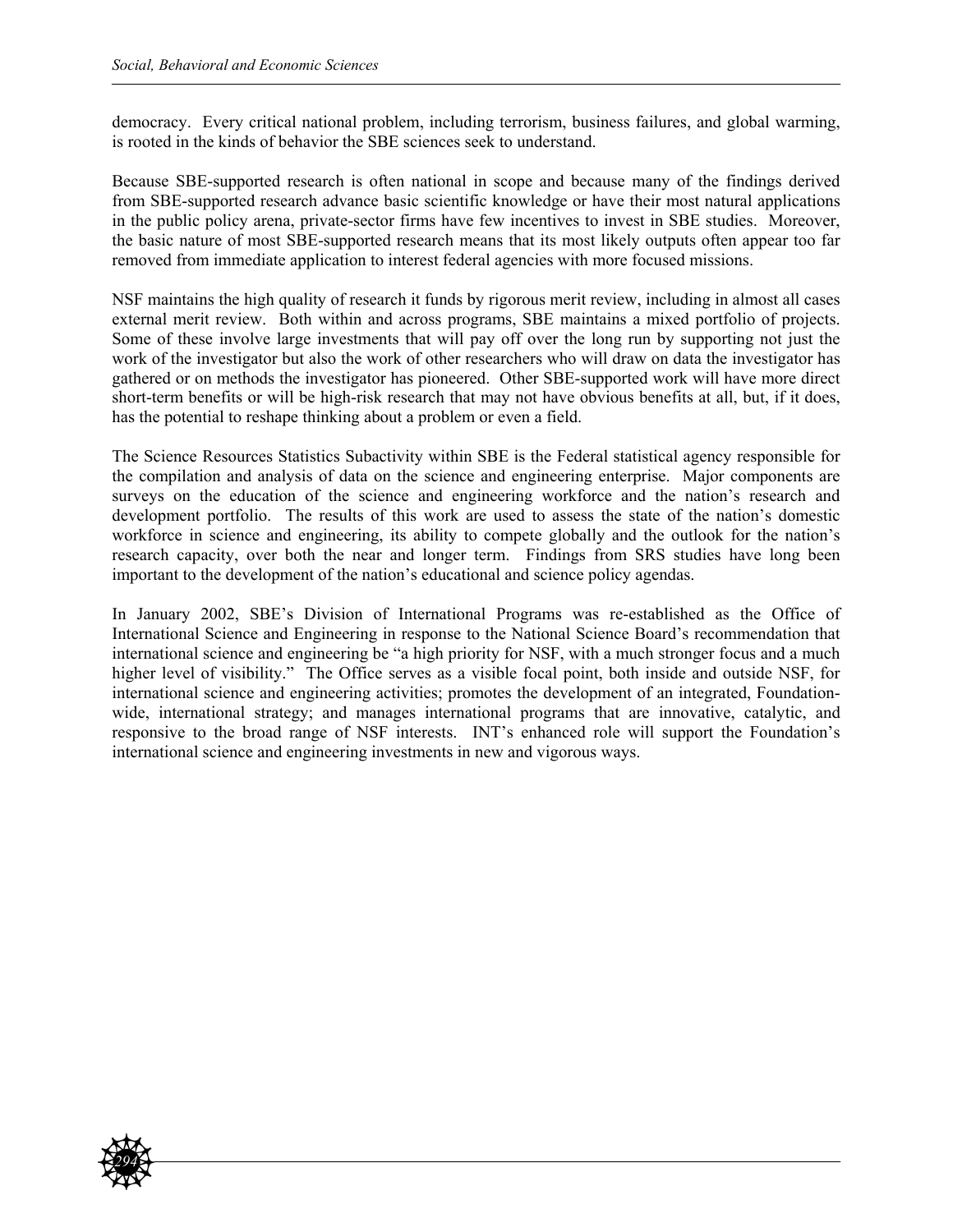

SBE Subactivity Funding (Dollars in Millions)

In FY 2000, FY 2001 and FY 2002, INT includes transfers of \$15.40 million, \$13.75 million, and \$13.66 million, respectively, from the U.S. State Department for an award to the U.S. Civilian R&D Foundation.

### **STRATEGIC GOALS**

SBE works to advance the Directorate's programs by linking NSF's three strategic outcome goals of People, Ideas and Tools:

• PEOPLE: SBE seeks to advance its mission by creating research experiences for undergraduates

that engage them in the SBE sciences, by providing graduate students with funds to improve their dissertation research, by helping junior faculty become innovative researchers and teachers with the encouragement of CAREER awards and by funding mid-career training of social scientists in emerging, cutting-edge methodologies. Graduate training also is supported through the IGERT program. SBE seeks to enhance diversity through special fellowship competitions; outreach to HBCUs, Hispanic, and other minority serving institutions; and through programs that respond to the need for women in science (e.g., ADVANCE).





*The Office of International Science and Engineering*: INT supports the advancement of NSF's strategic outcome goal of People by developing and maintaining a diverse, internationally competitive and globally engaged workforce of scientists and engineers. INT will support international research and training experiences, especially for students and researchers early in their careers, which promote NSF interests and contribute to strengthening the U.S. scientific enterprise.

• IDEAS: SBE supports fundamental, cutting-edge research in the social, behavioral and economic sciences to better understand individual, collective and organizational behavior. The directorate also seeks to facilitate interdisciplinary work across the SBE sciences and with non-SBE sciences

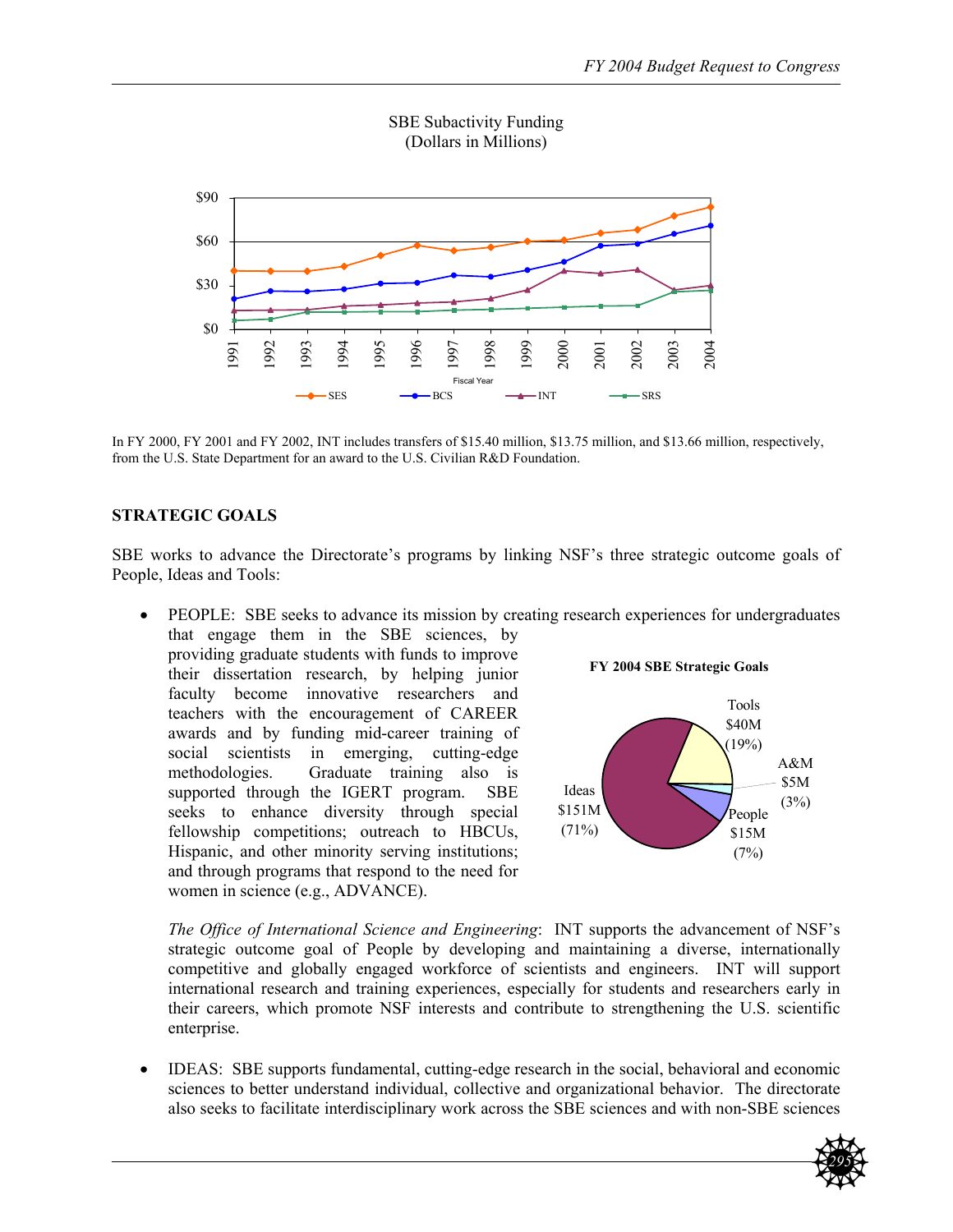in order to clarify complexities of human behavior that cannot be understood from the perspective of only one discipline. SBE's broad range of research is directly aimed at advancing NSF's strategic outcome goal of Ideas. Research in economics, sociology, political science, decisionmaking, and risk analysis yields theories and information that advance basic science and provide important social benefits in the form of better-informed public policy, more efficient business management, and knowledge that enables wiser individual action. Research findings in the psychological, cognitive, and language sciences yield a sharper picture of human behavior and cognition with diverse implications ranging from advancing general knowledge of how human civilizations spread to laying the groundwork for devices that assist disabled individuals in becoming more independent.

*The Office of International Science and Engineering*: INT will continue to promote partnerships among U.S. scientists and engineers and their colleagues in foreign nations. The National Science Board has noted that, "Collaborative activities and international partnerships provide increasingly important means of keeping abreast of new insights and discoveries critical to maintaining U.S. leadership position in key fields." Research at the frontier requires partnerships with the world's best scientists and engineers and access to the unique research facilities and opportunities found throughout the world. The investigation of global scale problems and phenomena requires international understanding and collaboration.

• TOOLS: SBE seeks to develop knowledge and resource infrastructures that will allow better measurement and analysis of variables that shape and reflect human and organizational decisionmaking and behavior. These include large-scale longitudinal surveys, international and organizational databases, laboratories and collaboratories, Internet networks, new methods for modeling behavior, and techniques for incorporating spatial and biological information in models of human activity. The SRS Subactivity of SBE works to meet the statistical demands of a diverse user community interested in the nation's science, engineering, and technology enterprise by providing and disseminating knowledge through survey development, data collection and analysis, information compilation and dissemination, and customer service.

SBE's support for ongoing core and new activities contributes to NSF's efforts to achieve its strategic goals and to the administration and management activities necessary to achieve these goals.

| (Dollars in Millions)         |                               |          |          |         |         |  |
|-------------------------------|-------------------------------|----------|----------|---------|---------|--|
|                               | FY 2003<br>FY 2004<br>FY 2002 |          |          | Change  |         |  |
|                               | Actual                        | Estimate | Estimate | Amount  | Percent |  |
| People                        | 11.51                         | 11.02    | 15.23    | 4.21    | 38.2%   |  |
| Ideas                         | 134.86                        | 143.35   | 151.15   | 7.80    | 5.4%    |  |
| Tools                         | 33.04                         | 37.99    | 39.99    | 2.00    | $5.3\%$ |  |
| Administration and Management | 4.56                          | 3.25     | 5.37     | 2.12    | 65.2%   |  |
| Total, SBE                    | \$183.97                      | \$195.61 | \$211.74 | \$16.13 | $8.2\%$ |  |

Summary of SBE Funding by Strategic Goal (Dollars in Millions)

**People** (+\$4.21 million, for a total of \$15.23 million)

SBE, like other NSF Directorates, regards research and education as mutually reinforcing. The generation of new knowledge and its dissemination so that others may benefit from new scientific understanding go hand in hand. The people supported through SBE-funded projects represent both the

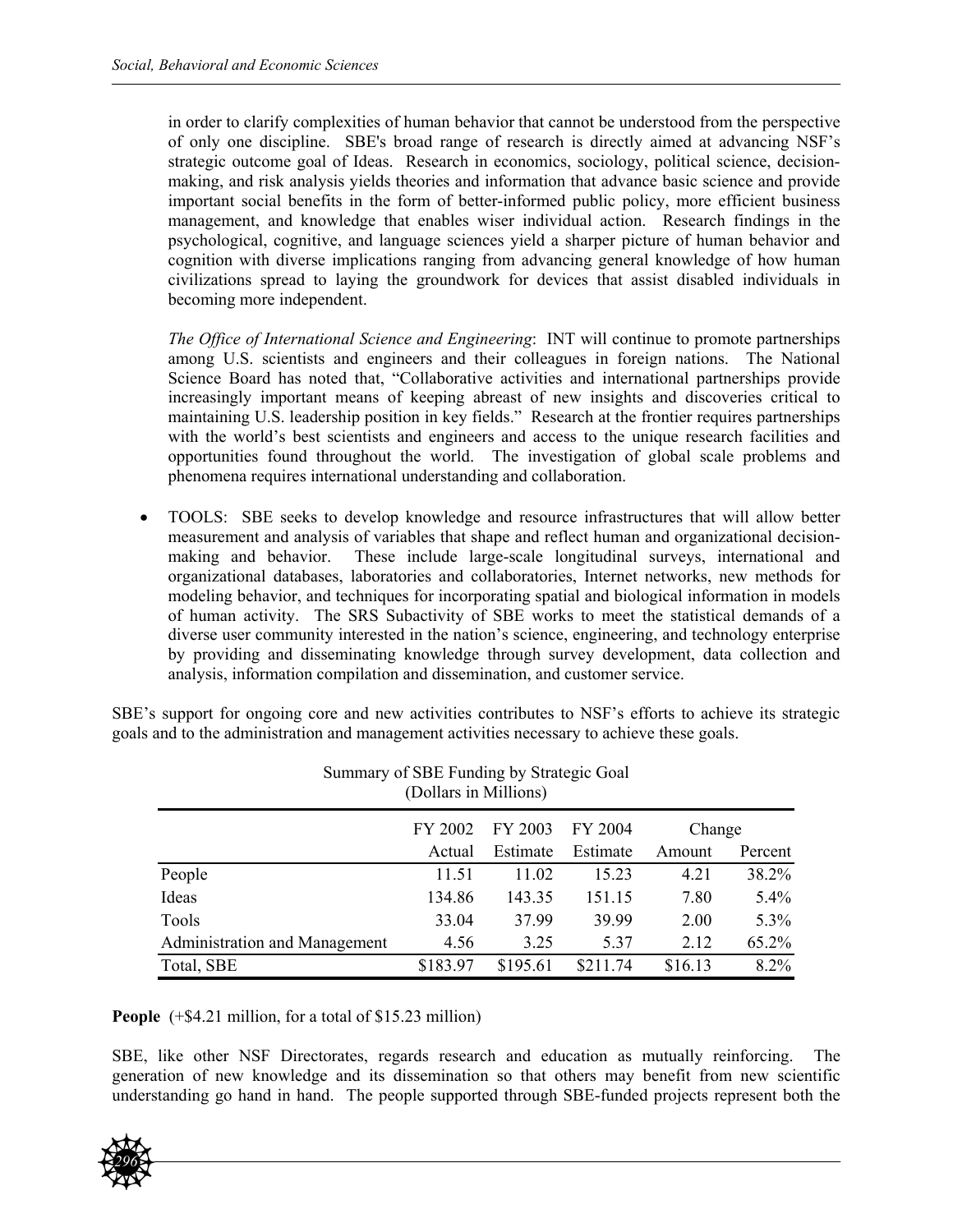focus of our investments and important products of them. Support for programs specifically addressing NSF's Strategic Outcome Goal of People totals \$15.23 million in FY 2004, an increase of \$4.21 million over FY 2003. Major SBE increases in FY 2004 include IGERT Traineeships, increasing by \$1.27 million to \$4.88 million, above the FY 2003 Request of \$3.61 million; ADVANCE awards, increasing by \$460,000 to \$1.28 million, above the FY 2003 Request of \$820,000; and support for post-doctorates, increasing by \$1.50 million, to \$2.90 million above the FY 2003 Request of \$1.40 million. New initiatives include the selection of up to 100 U.S. graduate students for a new Summer Institute in China for \$500,000; and new support for other graduate student and professional participation in international collaborative activities for \$200,000. In FY 2004, it is estimated that SBE programs will provide support for about 5,000 people, including students, researchers, post-doctorates, and trainees. People-oriented support includes increased efforts to strengthen the global orientation of the nation's science and engineering workforce by supporting internationally collaborative research as well as research and training abroad.

| <b>SBE</b> People Investments<br>(Dollars in Millions) |          |          |        |          |  |  |
|--------------------------------------------------------|----------|----------|--------|----------|--|--|
|                                                        | FY 2003  | FY 2004  | Change |          |  |  |
|                                                        | Estimate | Estimate | Amount | Percent  |  |  |
| Undergraduate                                          | 2.22     | 2.72     | 0.50   | 22.5%    |  |  |
| Graduate and Professional                              | 8.80     | 12.51    | 3 7 1  | $42.2\%$ |  |  |
| Total, People                                          | \$11.02  | \$15.23  | \$4.21 | 38 2%    |  |  |

The Office of International Science and Engineering facilitates the Foundation's strategic outcome goal of People by providing valuable international experiences for U.S. researchers, particularly those in the early stages of their careers. Participation in collaborative international research and education programs prepares U.S. students and researchers for careers in an increasingly interconnected world. In FY 2004, INT will increase its support for the international dimensions of REUs (Research Experiences for Undergraduates), IGERTs (Integrative Graduate Education and Research Traineeships), and postdoctoral research fellowships. Two programs of special note are the Summer Institutes for U.S. graduate students in Japan, Korea, and Taiwan, which will expand to China in FY 2003; and the Advanced Studies Institutes, which bring together graduate students and postdoctoral fellows from the United States and selected developing countries to explore cutting-edge areas of research.

**Ideas** (+\$7.80 million, for a total of \$151.15 million)

SBE promotes NSF's strategic outcome goal of Ideas through a broad range of research support encompassing the social and behavioral science disciplines. Research in economics, political science, sociology, decision-making, and risk analysis yields important societal benefits in the form of increased understanding of cooperation and conflict, better informed public policy and more efficient business management. Research findings in psychological, cognitive, and language sciences are yielding a sharper picture of how human language is acquired and how it is used, both for thought and communication, thus laying the foundation for progress in many areas of major national importance, ranging from teaching children how to read to building computers that can talk. Support for discoveries at and across the frontiers of science and engineering, connected to learning, innovation and service to society extends over SBE's entire portfolio. In FY 2004, funding for research in this category is at \$151.15 million, an increase of \$7.80 million over the FY 2003 Request of \$143.35 million.

• SBE will provide support for fundamental research in the social and economic sciences in FY 2004 at \$83.92 million, an increase of \$6.31 million from the FY 2003 Request of \$77.61 million. Fundamental research supported by SBE in the social and economic sciences develops and advances

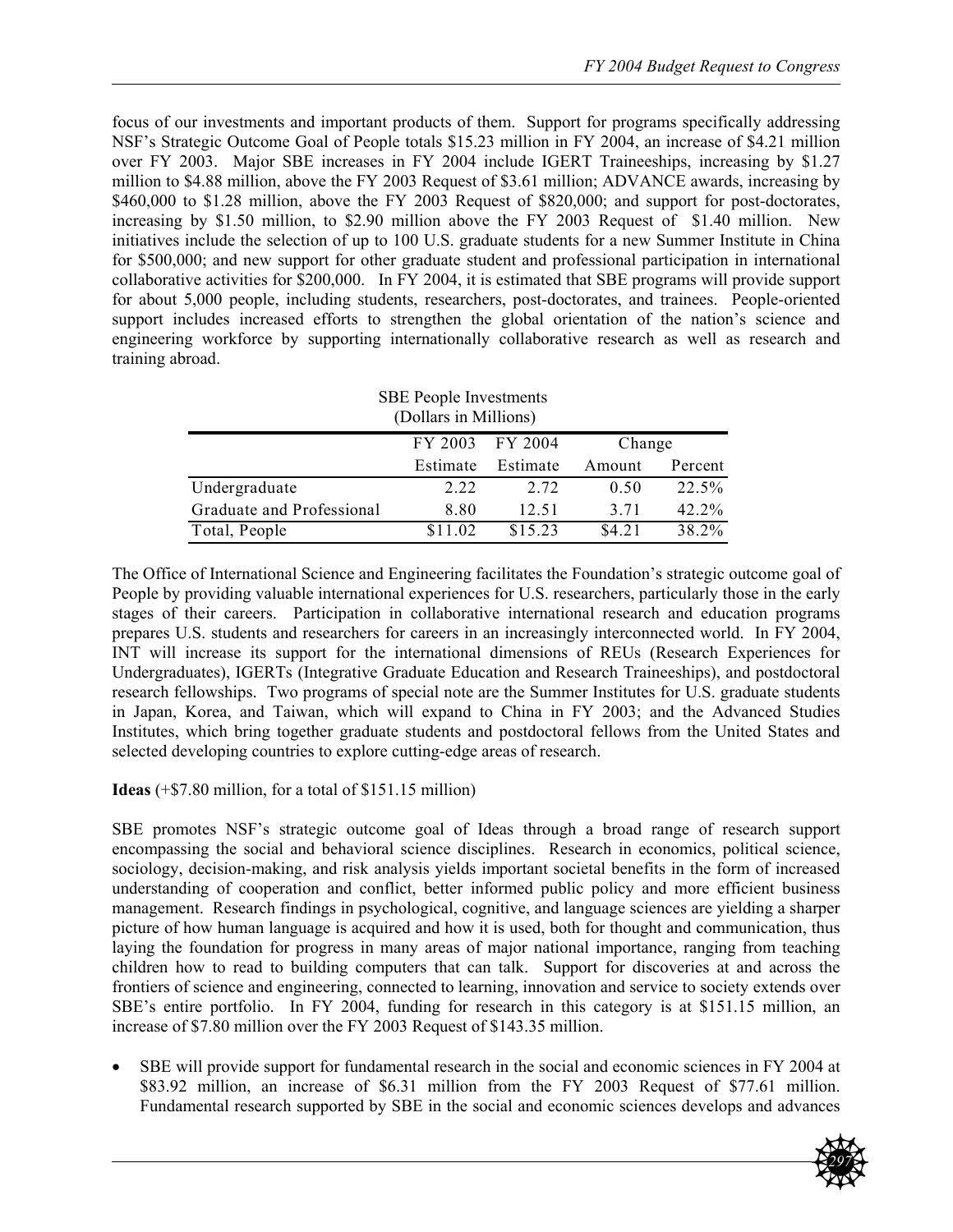scientific knowledge focusing on economic, legal, political, and social systems as well as on organizations and institutions. Support will be provided for the development of new research methods applicable across social and behavioral science disciplines and for research on the intellectual and social contexts that govern the development and use of science and technology. During FY 2004, areas of emphasis in the social and economic sciences will include understanding the social causes and consequences of social system shocks, such as market collapses, ethnic violence, floods, earthquakes, and terrorist assaults; risk analysis and decision-making with special attention to extreme events and to the problems of climate change; innovation in the development of mathematical models including the coupling of formal and empirical modeling; integrating qualitative and quantitative methods; building and maintaining longitudinal databases and other fundamental research infrastructure; and furthering our understanding of organizations and other social institutions.

- In FY 2004, SBE will provide support for fundamental research in the behavioral and cognitive sciences at a level of \$71.12 million, an increase of \$5.82 million from the FY 2003 Request of \$65.30 million. Fundamental research supported by SBE in the behavioral and cognitive sciences develops and advances scientific knowledge and methods focusing on human cognition, cognitive neuroscience, language, and learning; children's development, learning, and literacy; social behavior and culture; human social, demographic, and cultural variation; human evolution and contemporary human biological variation; geographic patterns and processes and geographic information science; and interactions between humans and the natural environment. Special emphases for FY 2004 include research on human cognition including work in the multidisciplinary field of cognitive neuroscience; computational linguistics; and research that traces human biological and behavioral changes over time.
- As the focal point for international activities, the Office of International Science and Engineering will provide leadership across the Foundation for the development of new and challenging ways to pursue knowledge across the frontier. INT, as well as other parts of SBE, will invest in NSF priority science and engineering areas by providing support for collaborations in Biocomplexity in the Environment, Information Technology Research, Nanoscale Science and Engineering, Mathematical Sciences, and Human and Social Dynamics. INT will also foster mutually beneficial international collaborations among NSF-supported centers and centers of excellence in other countries.
- Across all of its programs, SBE will continue efforts to increase the average size and duration of the awards, thus enabling scientists to devote a greater portion of their time to actual research. This may contribute to increasing the efficiency of NSF's merit review process and achieving greater costeffectiveness for both NSF and the scientific community.

In support of the Ideas goal, SBE funds the following centers:

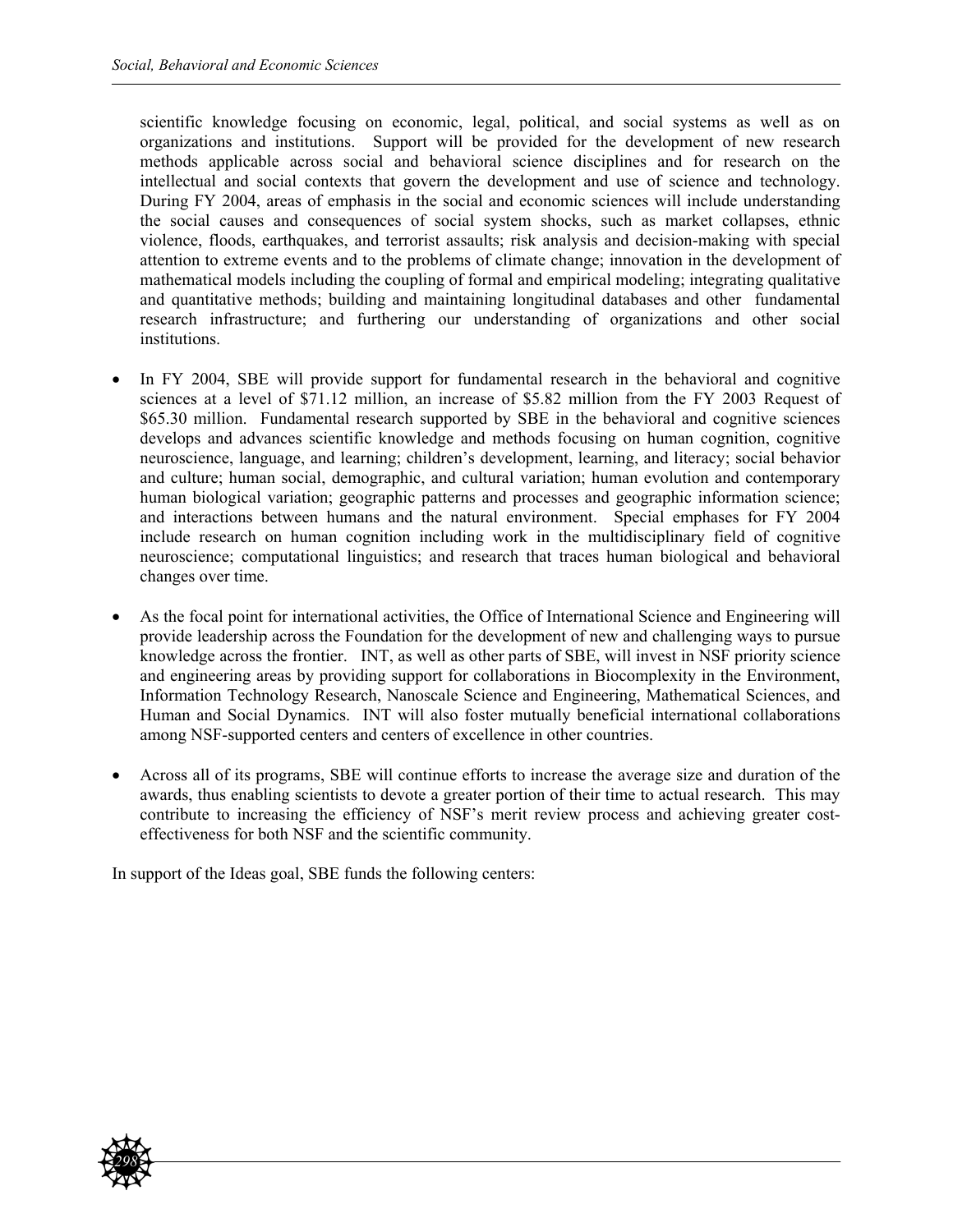| (Dollars in Millions)                                      |        |                          |         |         |  |  |
|------------------------------------------------------------|--------|--------------------------|---------|---------|--|--|
|                                                            |        | FY 2003 FY 2004          |         | Change  |  |  |
|                                                            |        | Estimate Estimate Amount |         | Percent |  |  |
| Long-Term Ecological Research Sites                        | 0.20   | 0.20                     | 0.00    | $0.0\%$ |  |  |
| <b>Children's Research Initiative Centers</b>              | 1.50   | 4.00                     | 2.50    | 166.7%  |  |  |
| National Consortium on Violence Research                   | 1.00   | 1.00                     | 0.00    | $0.0\%$ |  |  |
| Research Centers on the Human Dimensions of Global Change  | 2.30   | 0.00                     | $-2.30$ | N/A     |  |  |
| <b>Environmental Social and Behavioral Science Centers</b> | 0.00   | 3.50                     | 3.50    | N/A     |  |  |
| Climate Change Research Initiative Centers                 | 0.00   | 4.50                     | 4.50    | N/A     |  |  |
| <b>Total, Centers Support</b>                              | \$5.00 | \$13.20                  | \$8.20  | 164.0%  |  |  |

SBE Centers (Dollars in Millions)

- In partnership with the Directorate for Biological Sciences, SBE will maintain combined support in FY 2004 at a level of \$200,000 for the two Urban Long-Term Ecological Research (LTER) sites. These Urban LTER sites examine the complex interactions of human activity and the natural environment in the Baltimore and Phoenix metropolitan areas.
- The Children's Research Initiative (CRI) supports a variety of research activities, including small research centers, individual investigator awards, collaborative proposals, and workshops. Together, the research centers, each of which receives approximately \$500,000 per year for five years, represent a new thrust in the field of integrative developmental science; individually, they support leading-edge research about children and media, developmental science, and the integration and dissemination of developmental science to inform both research and policy. In FY 2003, up to three new centers are proposed, with up to an additional three centers proposed in FY 2004.
- The National Consortium on Violence Research (NCOVR), based at Carnegie Mellon University, is engaged in a program of capacity building in the violence research community. The Consortium's activities focus on training the next generation of researchers in interdisciplinary approaches to understanding interpersonal violence and on increasing the participation of underrepresented groups in research on violence. NCOVR also seeks to facilitate collaborative methodological research and the promotion of intellectual exchanges that cut across disciplines. NSF is providing about \$1.0 million in support for the Consortium in FY 2003. Support in FY 2004, contingent on review of a renewal proposal in 2003, will be \$1.0 million.
- Following a new competition, NSF intends to continue providing support for centers that advance fundamental knowledge about environmental social and behavioral science; promote education and training at levels ranging from undergraduate to postdoctoral; and foster interdisciplinary and multidisciplinary research collaborations. NSF's FY 2004 support for two or three new Environmental Social and Behavioral Science Centers is expected to total \$3.50 million, a \$1.20 million increase from the level that supported the Human Dimensions of Global Change Centers in FY 2003 during their final year of funding.
- SES intends to fund three to five centers focusing on Risk Analysis and Decision-making in relation to global climate change as part of the government-wide Climate Change Research Initiative. The FY 2004 investment in these centers is expected to total \$4.50 million, with the expectation that continuing support at this level will be available yearly for three additional years. The centers will involve interdisciplinary teams that will push the frontiers of research on risk analysis and decision-making in ways that will enhance our nation's capacity to evaluate the risks associated with climate change and to develop policies and decisions based on realistic appraisals of risks. Centers will be expected not just

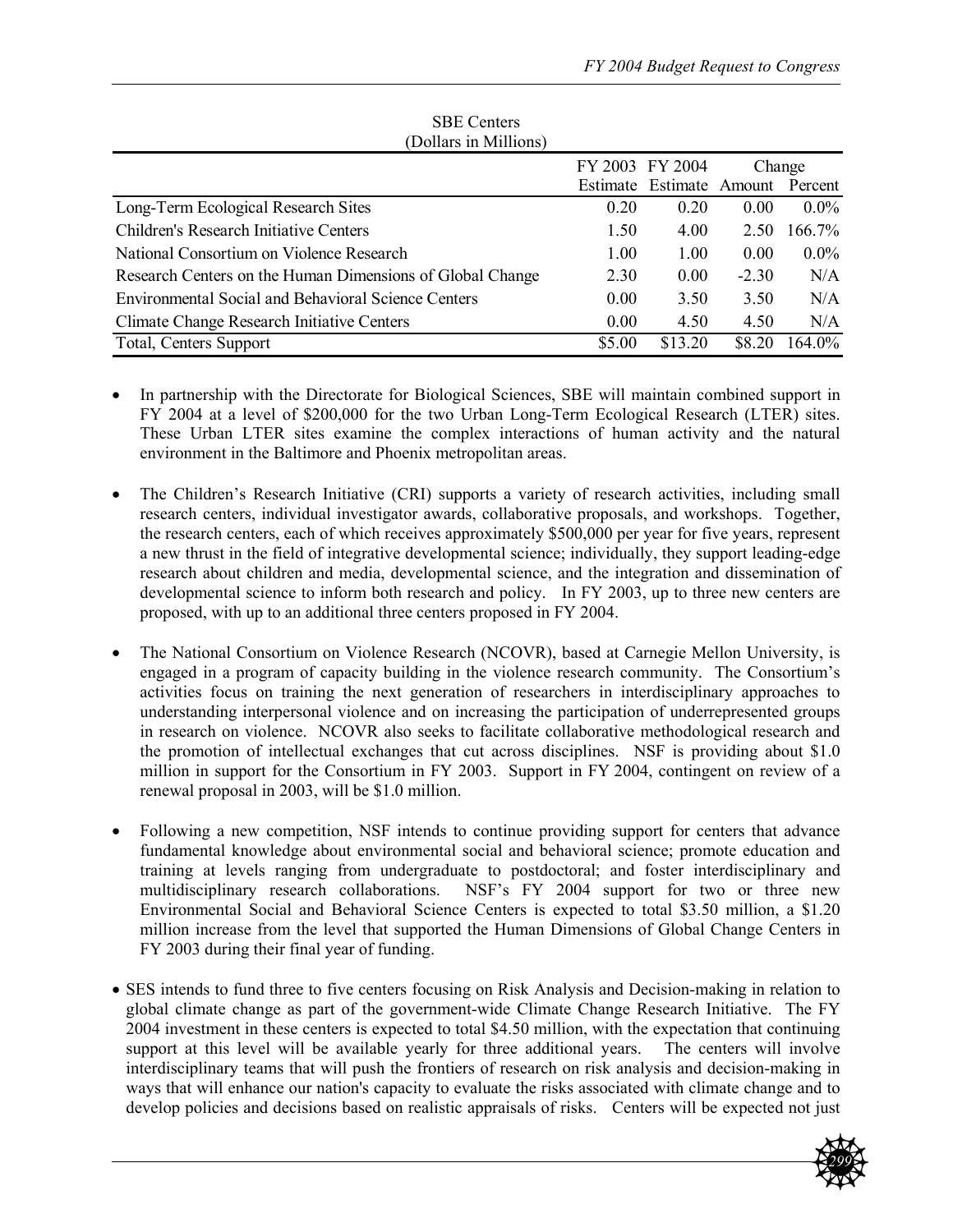to engage in basic research on risk analysis and decision-making with implications for climate change, but also to link with stakeholders as they develop their research activities. In addition to advancing the science of risk analysis and our understanding of decision-making, center agendas may include developing and testing ways of communicating risks to stakeholders and cross-culturally, exploring methods for incorporating stakeholders in decision-making processes, and educational components that focus on professionals in training, community risk managers and/or ordinary citizens.

### Priority Areas

• In FY 2004, SBE will support research and education efforts related to broad, Foundation-wide priority areas in Biocomplexity in the Environment, Information Technology Research, Nanoscale Science and Engineering, Mathematical Sciences, and Human and Social Dynamics. SBE also will support the formation of collaborative international research teams to address each of these priority areas.

| SBE Investments in Priority Areas<br>(Dollars in Millions) |         |         |         |        |         |  |  |
|------------------------------------------------------------|---------|---------|---------|--------|---------|--|--|
|                                                            | FY 2002 | FY 2003 | FY 2004 | Change |         |  |  |
|                                                            | Actual  | Request | Request | Amount | Percent |  |  |
| Biocomplexity in the Environment                           | 3.00    | 1.65    | 2.50    | 0.85   | 51.5%   |  |  |
| <b>Information Technology Research</b>                     | 4.36    | 4.65    | 5.15    | 0.50   | 10.8%   |  |  |
| Nanoscale Science and Engineering                          | 0.00    | 1.11    | 1.50    | 0.39   | 35.1%   |  |  |
| <b>Mathematical Sciences</b>                               | N/A     | 1.10    | 1.50    | 0.40   | 36.4%   |  |  |
| Human and Social Dynamics                                  | N/A     | 10.00   | 15.90   | 5.90   | 59.0%   |  |  |

- **Biocomplexity in the Environment (BE):** In FY 2004, SBE will increase its level of support for BE by \$850,000 to \$2.50 million. These funds will contribute to NSF's centralized competition to support research on complex interactions among coupled human and natural systems at diverse spatial, temporal, and organizational scales.
- **Information Technology Research (ITR)**: In FY 2004, SBE will provide \$5.15 million for ITR, an increase of \$500,000 over the FY 2003 Request. These funds will support fundamental research using a wide array of new information technology research methods in the social and behavioral sciences, including fundamental research on geographic information science. In addition, these funds will support fundamental research of social, economic, and workforce issues associated with computational social science and will assemble international collaborative teams to conduct ITR research.
- **Nanoscale Science and Engineering (NSE):** In FY 2004, SBE will provide \$1.50 million for NSE, an increase of \$390,000 over the FY 2003 Request. This funding for NSE will support research in the social, behavioral and economic sciences on factors that stimulate nanoscientific discovery, ensure the responsible development of nanotechnology, and enhance human performance.
- **Mathematical Sciences**: In FY 2004, SBE continues its support for Mathematical Sciences at \$1.50 million, an increase of \$400,000 over the FY 2003 Request. These funds will support development of collaborative teams consisting of social/behavioral and mathematical/statistical scientists to develop new mathematical statistical techniques that will advance research in the social and behavioral sciences. Innovative training activities also will be supported.

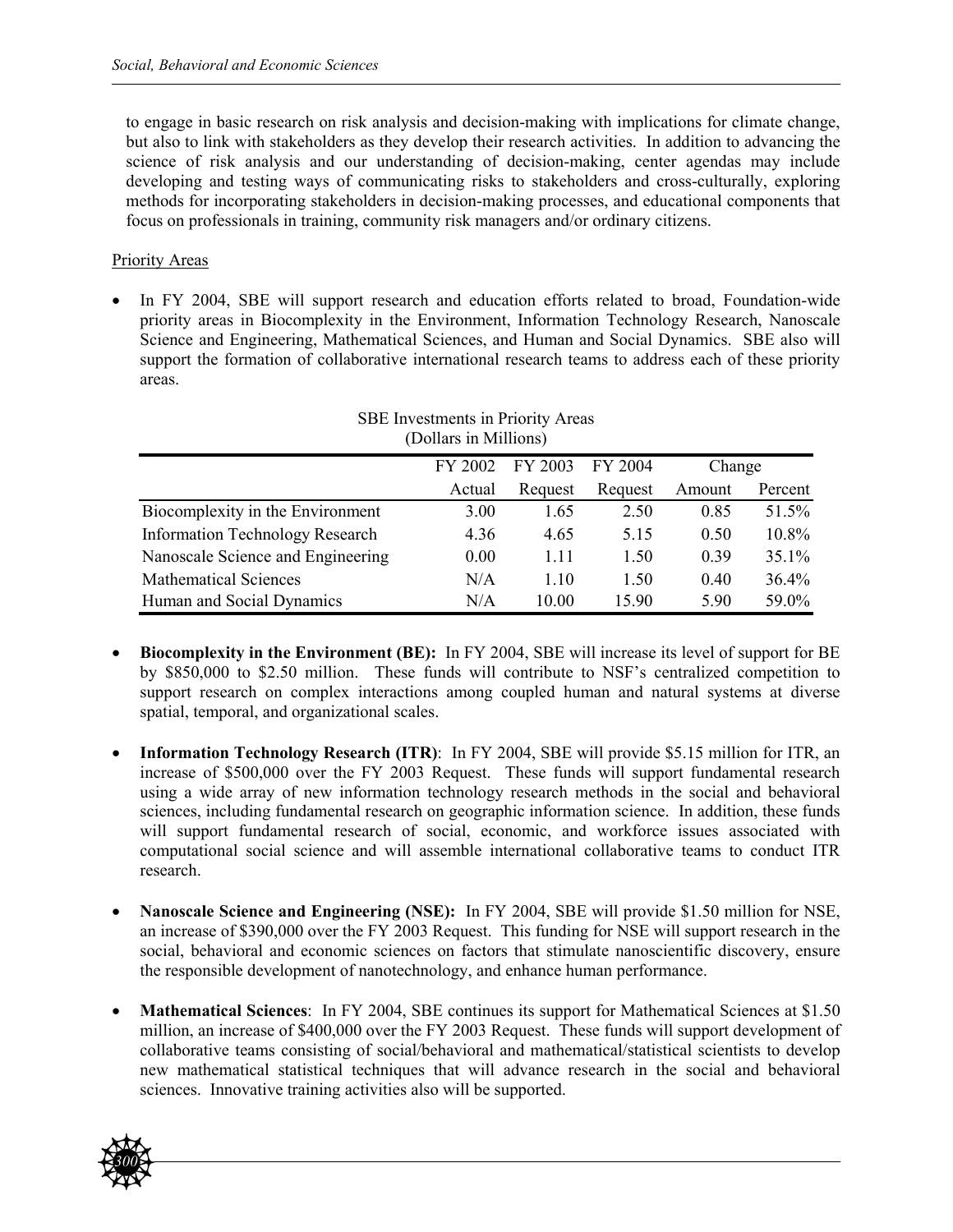• **Human and Social Dynamics**: In FY 2004, SBE will provide \$15.90 million, an increase of \$5.90 million over the FY 2003 Request, to expand the Human and Social Dynamics priority area. SBE will support basic research that is primed for major advances through the use of new research tools and new data, and by extending prior research of proven utility using new methods or different perspectives. Support will be provided for research that aims at enhancing human performance, understanding the social, economic and behavioral implications of technology and other drivers of societal change, and advancing the scientific study of risk analysis and decision-making in the face of uncertainty. The priority area will also work to build capacity in the social, economic and behavioral sciences by advancing spatial social science, supporting cutting-edge mathematical and statistical modeling, and investing in needed data sets and other fundamental social and behavioral science infrastructure. Priority area funding aimed at these last three goals bridges the Ideas and Tools categories, although some proposals and initiatives will fall more into one area than the other.

**Tools** (+\$2.0 million, for a total of \$39.99 million)

SBE promotes the development of Tools by taking advantage of new information technologies as it directs resources into research-enhancing investments such as web-based collaboratories, digital libraries, and databases, including the science resources data and analysis produced by the Science Resources Statistics Subactivity. In FY 2004, SBE will provide \$39.99 million to support the development of tools to enhance the conduct of research and education. This is an increase of \$2.00 million from the FY 2003 Request level of \$37.99 million.

- SBE will provide \$26.70 million for support of the Science Resources Statistics Subactivity, an increase of \$1.0 million over FY 2003. This enables NSF to fulfill its statutory mandate to produce data and analysis on the scientific and engineering enterprise. In FY 2004, \$8.50 million will support the implementation of survey redesign activities for the 2003 National Survey of College Graduates based on the 2000 Decennial Census.
- In FY 2004, SBE will increase by \$890,000, to \$15.52 million, support for the development of widely accessible research databases, web-based collaboratories, and other projects that provide fundamental infrastructure for large, diverse scientific communities. These tools are essential components of the research agenda of the social and behavioral sciences. Building on new computational and communications technology, new products will collect and integrate economic, cultural, cognitive, psychological, social, political and geographic data and provide more powerful tools for analysis and dissemination. Some efforts will allow new scientific gains to be extracted from existing data, while others will extend new methodologies from the narrow areas where they are being developed to broader application or multiple research sites. Additions to science and technology databases will illuminate research on critical issues like globalization, the development of new industries, and factors that shape the scientific workforce.

### **Administration and Management**

Administration and Management provides for administrative activities necessary to enable NSF to achieve its strategic goals. Requested funding for FY 2004 is \$5.37 million, an increase of \$2.12 million over the FY 2003 Request of \$3.25 million. This includes the increased costs of Intergovernmental Personnel Act appointments and contractors performing administrative functions. The increase in FY 2004 represents new A&M costs associated with the expansion of the Human and Social Dynamics priority area and establishing an international office in Beijing, China.

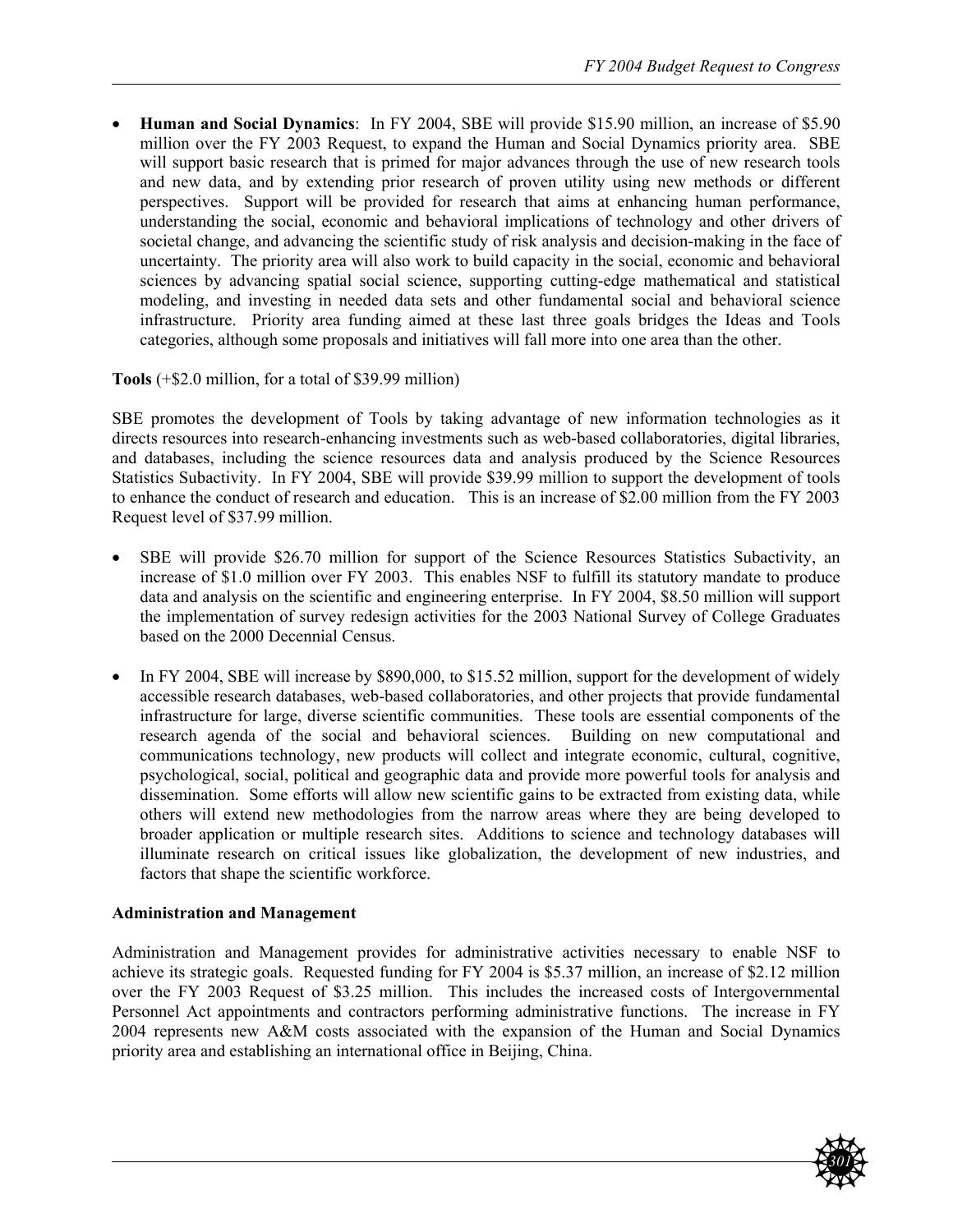### **QUALITY**

SBE maximizes the quality of the research and development (R&D) it supports through the use of a competitive, merit-based review process. The percent of basic and applied research funds that were allocated to projects that undergo merit review was 84 percent for SBE in FY 2002, the last year for which complete data exist. Within the BCS and SES subactivities, 97 percent of all projects undergo merit review.

SBE uses various internal and external mechanisms to review the relevance of proposed and existing programs to help identify emerging opportunities and goals for the future. These include the SBE Advisory Committee, which meets semiannually to provide ongoing reviews of the Directorate's activities and to advise on potential future directions. Other internal and external review mechanisms include Committees of Visitors, National Academy of Sciences reports, blue ribbon panels, workshops, and long-range planning documents, among others.

### **PERFORMANCE**

**Recent Research Highlights:** Examples of significant discoveries or advances resulting from SBEsupported research include:

With NSF support, Tim White of the University of California at Berkeley and colleagues are studying *Homo erectus*, a fossil hominid that may have originated approximately two million years ago. Studying fossils in Ethiopia, White found *Homo erectus* fossils from about a million years ago that are similar to contemporaries in Asia, Europe and sub-Saharan Africa. The researchers determined that, like other large mammals, *H. erectus* was a species comprising local populations that differed slightly but as a result of gene flow did not branch into independent species. Subsequent climatic changes likely played a critical role in splitting this widespread species into *Homo sapiens* in Africa and Neanderthals, an evolutionary dead end, in Europe. (Award #9910344) [http://www.eurekalert.org/pub\\_releases/2002-03/uoc--efs031802.php](http://www.eurekalert.org/pub_releases/2002-03/uoc--efs031802.php)



(©2003HGilbert)

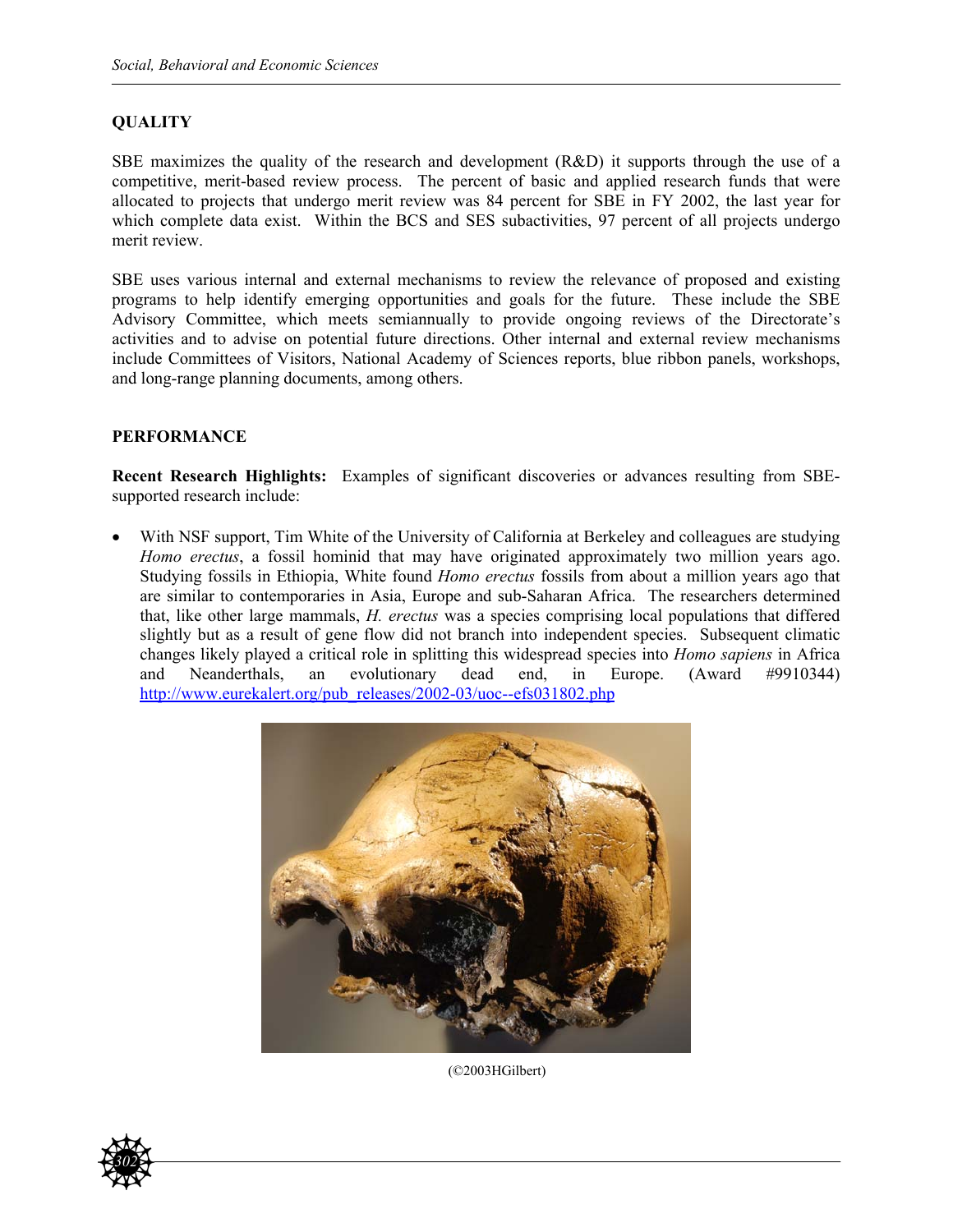- Researchers conducted a study on the costs and benefits of bank bailouts, with a focus on how bailouts affect the economy. The authors established that there is a reciprocal relationship between bank bailouts and aggregate liquidity, and that depending on the characteristics of banks in danger of failing, their failure can either add to or subtract from the aggregate pool of liquidity. The implication is that under some defined conditions, an economic system that would otherwise stabilize with a few bank failures could collapse completely as a result of bank bailouts. (Award #9975209) <http://gsb.uchicago.edu/fac/douglas.diamond/>or <http://gsb.uchicago.edu> /fac/raghuram.rajan/
- The Survey of Undergraduate Programs in the Mathematical and Statistical Sciences in the United States has examined four-year college and university undergraduates and found that fewer mathematics bachelor's degrees have been awarded since 1995 (down 14 percent), part-time faculty has increased substantially since 1990 (up 35 percent) and statistics course enrollments have gone up 45 percent since 1990. The survey also found that since 1995, there has been a 600 percent increase in temporary full-time faculty at the two-year college level and an 8 percent drop in full-time permanent faculty. The report comes out at a time when both the scientific community and the general public are becoming more aware that mathematics is the foundation for the other sciences. (Award #9900736)
- As part of the East Asia Summer Institute Program, Sarah Albano, a graduate student at the University of Washington, spent the summer of 2002 at the University of Tokyo analyzing groundwater data near two active Japanese volcanoes. These data, combined with analogous data that Albano obtained previously on Mt. Pinatubo in the Philippines, will offer insight into how changes in groundwater levels may predict volcanic eruptions. Sean Duffy, a graduate student at the University of Chicago, spent the summer of 2002 at Kyoto University extending and refining his study of differences in the ways that Americans and Japanese perceive objects relative to their environment. The studies that Duffy and his Japanese colleagues conducted will reveal how human cognitive functions are conditioned by cultural factors. Albano and Duffy were among 102 American graduate students who spent the summer of 2002 conducting research in Japan, Korea and Taiwan in NSF's East Asia Summer Institute Program, which will be expanded in 2003 to include China.

### **Other Performance Indicators**

Key SBE performance metrics include the number of people supported by SBE awards and the funding profile for the directorate. The tables below show the growth in the number of people benefiting from SBE's funding and trends in growth of award size, duration and number.

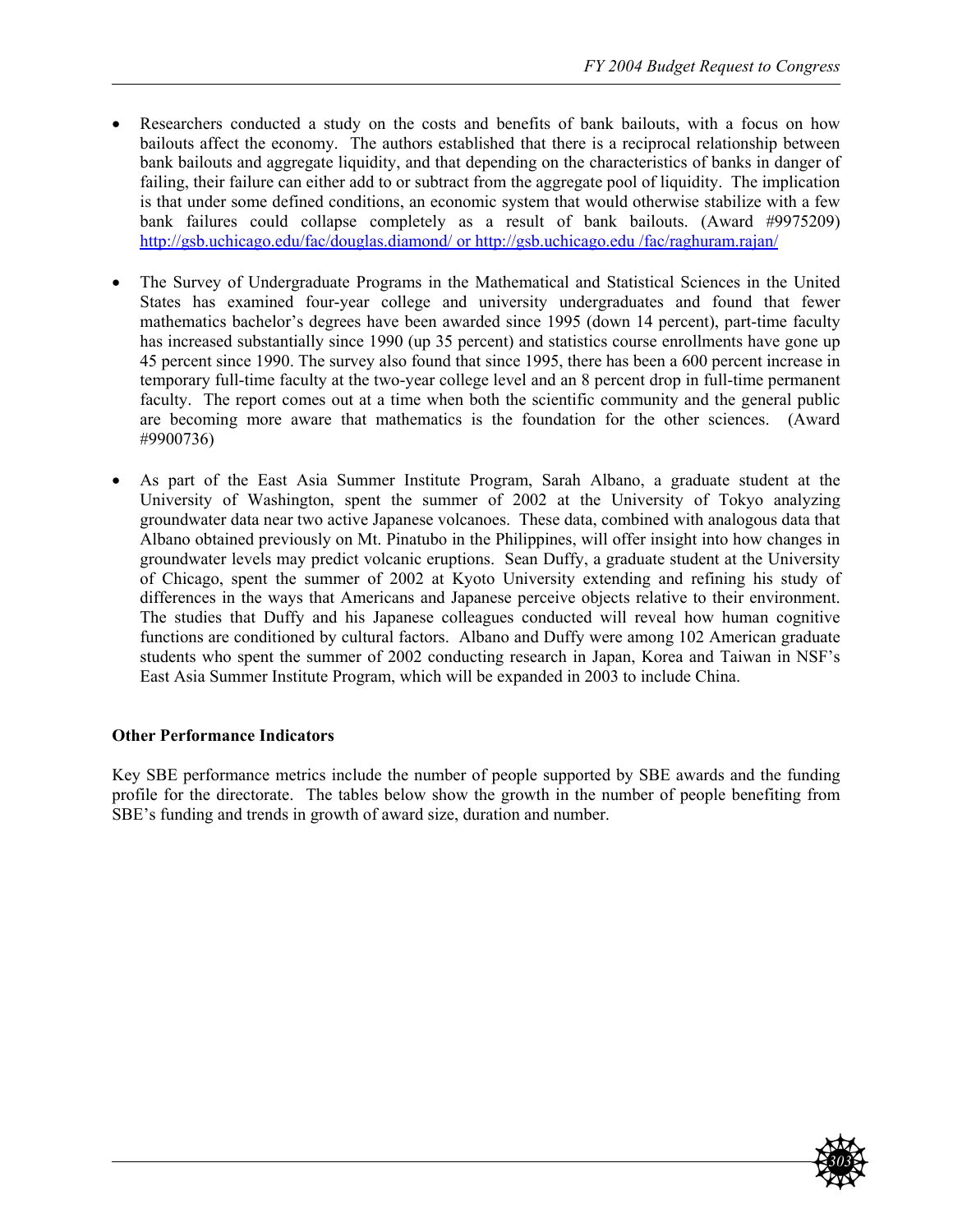| . .     |          |          |
|---------|----------|----------|
| FY 2002 | FY 2003  | FY 2004  |
| Actual  | Estimate | Estimate |
| 1,751   | 1,875    | 2,030    |
| 335     | 345      | 375      |
| 100     | 130      | 140      |
| 1,334   | 1,405    | 1,520    |
| 640     | 860      | 930      |
| 4,160   | 4,615    | 4,995    |
|         |          |          |

| Number of People Supported in SBE Activities |  |  |  |
|----------------------------------------------|--|--|--|
|----------------------------------------------|--|--|--|

Totals may not add due to rounding.

|                                           | FY 2002  | FY 2003  | FY 2004  |
|-------------------------------------------|----------|----------|----------|
|                                           | Actual   | Estimate | Estimate |
| Number of Requests for Funding            | 4,536    | 4,430    | 4,790    |
| Dollars Requested (in millions)           | \$1,462  | \$1,500  | \$1,620  |
| <b>Total Number of Awards</b>             | 1,869    | 2,060    | 2,230    |
| <b>Statistics for Competitive Awards:</b> |          |          |          |
| Number                                    | 1,265    | 1,415    | 1,500    |
| <b>Funding Rate</b>                       | 33%      | 32%      | 32%      |
| <b>Statistics for Research Grants:</b>    |          |          |          |
| Number of Research Grants                 | 814      | 882      | 900      |
| Median Annualized Award Size              | \$50,130 | \$55,795 | \$60,000 |
| <b>Average Annualized Award Size</b>      | \$63,770 | \$73,394 | \$80,000 |
| Average Duration (yrs.)                   | 2.3      | 2.6      | 2.7      |

# Social, Behavioral and Economic Sciences Funding Profile

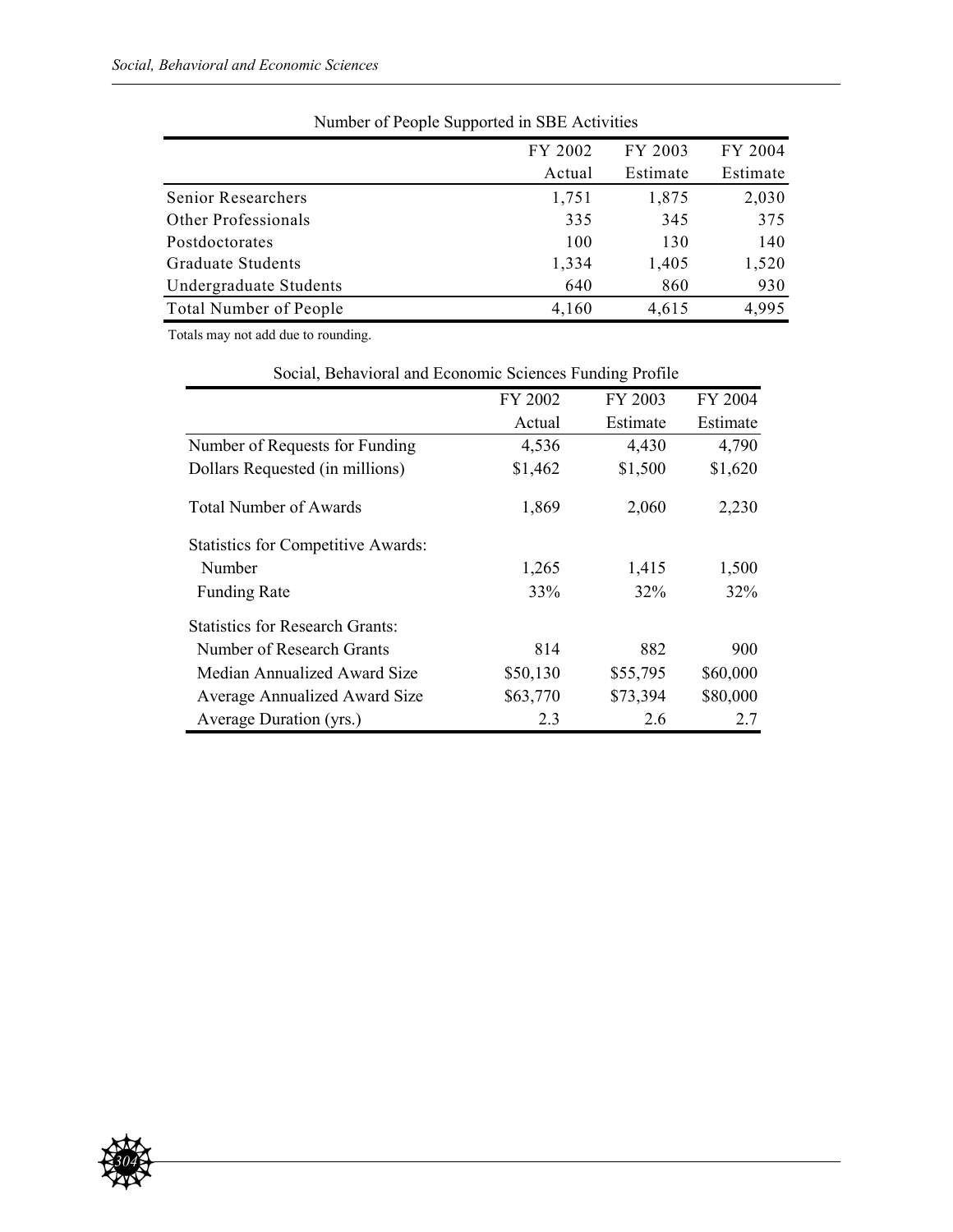# **SOCIAL AND ECONOMIC SCIENCES \$83,920,000**

The FY 2004 Budget request for the Social and Economic Sciences (SES) Subactivity is \$83.92 million, an increase of \$6.31 million, or 8.1 percent, from the FY 2003 Request of \$77.61 million.

|                              |         | FY 2002 FY 2003 FY 2004               |                  | Change |         |
|------------------------------|---------|---------------------------------------|------------------|--------|---------|
|                              |         | Actual Request Request Amount Percent |                  |        |         |
| Social and Economic Sciences | 68.29   |                                       | 77.61 83.92 6.31 |        | $8.1\%$ |
| Total, SES                   | \$68.29 | \$77.61                               | \$83.92          | \$6.31 | $8.1\%$ |

Social and Economic Sciences Funding (Dollars in Millions)

The SES Subactivity supports research to develop and advance scientific knowledge, focusing on human activity in the context of economic, legal, political and social systems, and governments, business organizations, and other institutions. SES also supports inquiry into the social aspects of science and technology and participates in NSF-spanning multidisciplinary research and educational activities.

SES includes the fields of economics; decision, risk and management sciences; political science; law and social science; sociology; ethics and values studies; science and technology studies; methodology, measurement and statistics, and cross-disciplinary activities, including a program in Innovation and Organizational Change, co-funded by Engineering. Knowledge arising from SES-supported research is disseminated to, and used by, many branches of the federal government, as well as by state and local governments, private corporations, charitable organizations, and other institutions.

SES sponsored research has fundamentally advanced the methods and theories of the social and economic sciences, while yielding important practical results and societal benefits. For example, SES supported the Nobel Prize winning research of Daniel Kahneman and of Vernon Smith that laid the groundwork for behavioral economics and experimental economics. As importantly, SES fostered research building on Kahneman and Smith's path-breaking contributions. This body of work helped give these approaches to economics the importance they have today. Benefits to society have been immense. For example, implications of auction theory were tested at an NSF-funded experimental economics laboratory building on methods Smith pioneered. This testing supplied scientific support for the design of the Spectrum Auction, which returned more than \$10 billion to the United States Treasury.

SES supported research is just as significant in fields without Nobel Prizes. Archbishop Desmond Tutu welcomed James Gibson's study of political tolerance in South Africa, saying, "This groundbreaking study…is timely in looking for solutions to what could so easily subvert what so many laboured so valiantly for and [for which] many others gave their lives." Other important work draws on SES supported shared-use databases and research platforms that deal with cyclical, intergenerational, and lifecourse measures of economic and social behavior. This infrastructure is central to research that advances fundamental understandings of such socially important phenomena as income dynamics, teenage childbearing, divorce, the social implications of race and gender, consumer spending and saving, political preferences, and education and job choices. Other important SES-sponsored research has pushed the frontiers of risk analysis and decision-making with practical societal benefits as diverse as improved medical diagnostic systems and more effective monitoring of nuclear plant safety.

In FY 2004, the SES Request of \$83.92 million will support a range of activities, including:

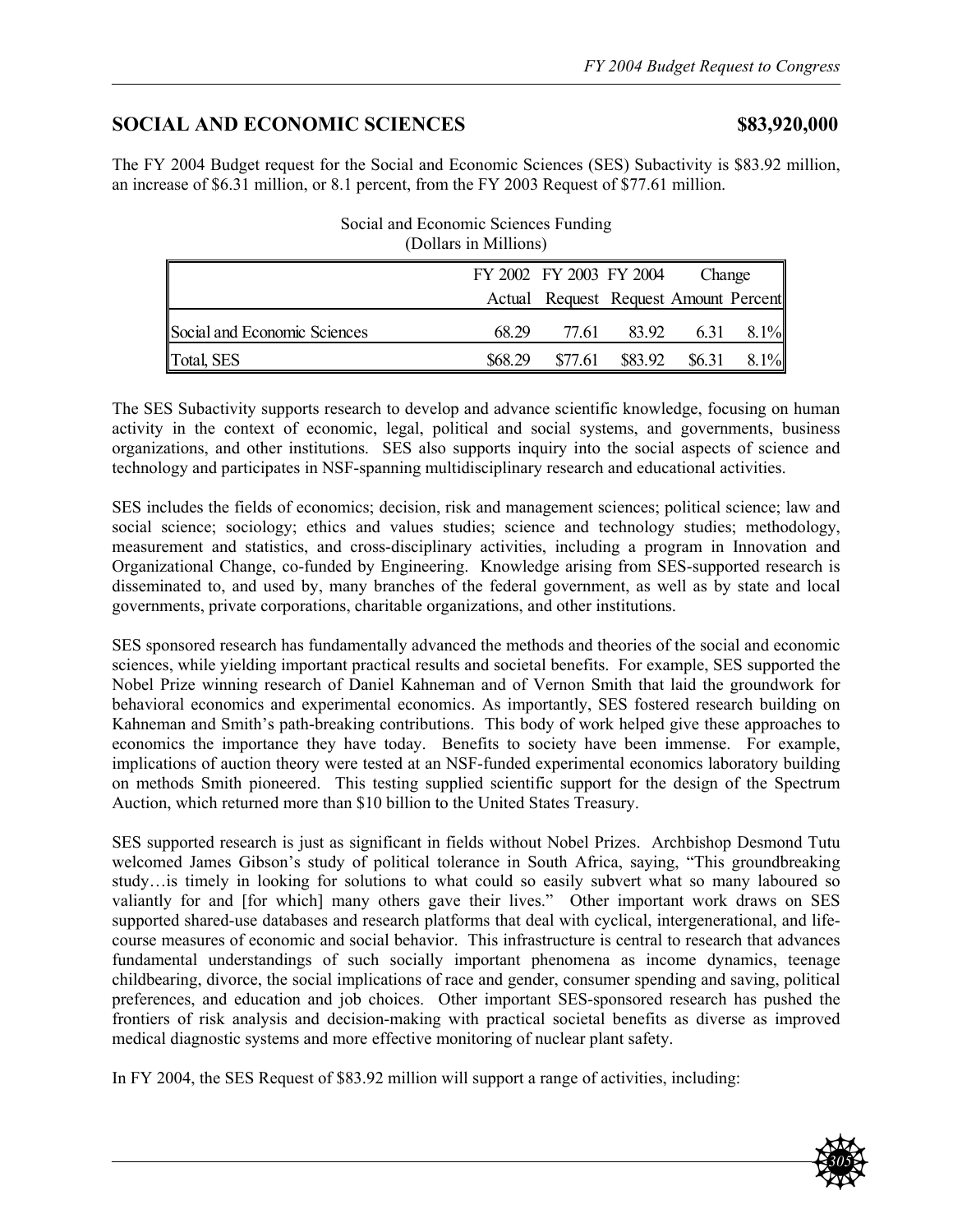- Research on decision-making under uncertainty in support of the Climate Change Research Initiative. This research investment, proposed to begin in FY 2003, is aimed at producing new understandings of how to analyze and manage risks associated with climate change as well as tools, perspectives, and information to assist individuals, groups, and organizations in the development of public policies and in private-sector decision-making. (\$5.0 million)
- Research on social system shocks and extreme events, including research into their causes and aftermaths and their implications for risk analysis and decision-making. We will add to our store of knowledge on an array of vital topics, such as terrorism; the consequences of economic and social shocks for people, markets and organizations; and the formation and trajectories of beliefs, trust, and cooperation in the face of newly-sensed threats and vulnerabilities and their implications for risk assessments and precautionary decision-making. (\$3.0 million)
- Support for key social, economic, and demographic databases and for research on human and social capital. Supported research will collect, organize and disseminate large data sets that allow researchers to explore the effects of beliefs, families, educational institutions, businesses, and communities on the acquisition of skills and education and their deployment in work, family and leisure activities. Knowledge gained from these databases will advance our understanding of social behavior and is likely to inform private, state, and federal approaches to investing in human and social resources. These infrastructure investments also can be expected to form the empirical bases for doctoral dissertation research across the social and economic sciences. (\$12.0 million)
- Funding to support the development and use of cutting-edge methodologies in the social and behavioral sciences. One aspect of this investment, already underway, is a major effort to promote the linkage of formal theory and empirical research in understanding specific social, political, and economic issues. This research emphasis has and will continue to involve cross-disciplinary work teams, conferences, educational activities, and training institutes. In addition, SES will foster active collaborations between mathematical scientists and social and behavioral scientists as part of NSF's Mathematical Sciences priority area and will support efforts to advance the science of evaluation research and to make better use of qualitative data. (\$8.0 million)
- Funding for inquiries into the social implications of modern technologies (e.g., nanotechnology and the Internet) and other drivers of social change. Supported research will examine sources of scientific discovery and technological innovation, the processes by which innovations diffuse through society, the social impact of new technology, and the ethical and value implications of scientific discoveries in both historical perspective and contemporary life. Other agents of change likely to be the subject of new research include mass migrations, political upheavals, ethnic conflict, legislation, the mass media, economic policies, and terrorist and environmental threats. (\$10.0 million)
- Investments in the above areas will occur both through special competitions and existing programs. In addition, SES will maintain the health of its core disciplines through its support of existing disciplinary and cross-disciplinary programs. This support will fund a wide variety of peer-reviewed, investigator-initiated research that promises to expand extant knowledge bases while pushing disciplinary frontiers, as well as smaller high risk/high payoff proposals funded as Small Grants for Exploratory Research (SGER). Program funds will also support workshops designed to set future research priorities, major long-term grants to promote the integration of teaching and research by the nation's most able new investigators, programs to enhance the progress of women and minorities in the academic disciplines, and education at the graduate and undergraduate levels. (\$45.92 million)

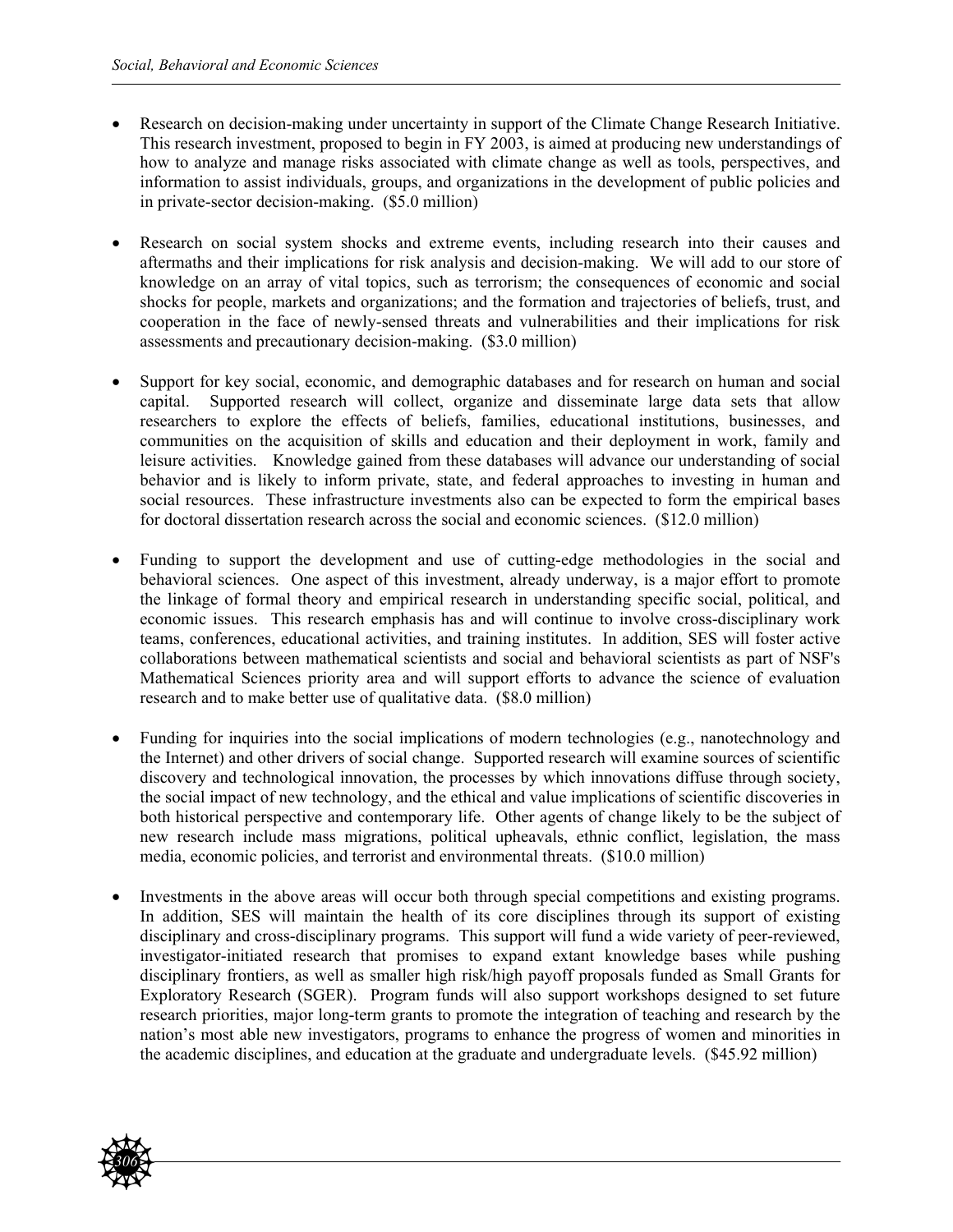# **BEHAVIORAL AND COGNITIVE SCIENCES \$71,120,000**

The FY 2004 Budget Request for the Behavioral and Cognitive Sciences (BCS) Subactivity is \$71.12 million, an increase of \$5.82 million, or 8.9 percent, from the FY 2003 Request of \$65.30 million.

Behavioral and Cognitive Sciences Funding

| (Dollars in Millions)                    |         |                         |                                |        |      |
|------------------------------------------|---------|-------------------------|--------------------------------|--------|------|
|                                          |         | FY 2002 FY 2003 FY 2004 |                                | Change |      |
|                                          | Actual  |                         | Request Request Amount Percent |        |      |
| <b>Behavioral and Cognitive Sciences</b> | 58.56   | 65.30                   | 71.12                          | 5.82   | 8.9% |
| Total, BCS                               | \$58.56 | \$65.30                 | \$71.12                        | \$5.82 | 8.9% |

The BCS Subactivity supports research and related activities that develop and advance scientific knowledge and methods focusing on human cognition; cognitive neuroscience; language; children's development, learning and literacy; social behavior and culture; human social, demographic, and cultural variation; human origins and contemporary human biological variation; geographic patterns and processes; geographic information science; and interactions among individuals, societies and the natural and built environment. Programs include archaeology, cultural anthropology, physical anthropology, geography and regional science, cognitive neuroscience, developmental and learning sciences, human cognition and perception, linguistics, and social psychology.

An expanding set of strong core disciplinary programs is balanced by an increased emphasis placed on collaborative, interdisciplinary projects that build capacity across multiple fields. One group of activities will focus on human cognition and computational linguistics and their relationship to improvements in human performance. The understanding of the fundamental processes that support basic and higher level cognitive functions, such as perceiving, reasoning, interacting, learning, and communicating, will be improved by coupling theoretical insights with sophisticated experimentation using modern instrumental techniques, including on-line behavioral and physiological data capture, virtual reality and other simulations of social interactions, and computer-based displays of complex information, such as visual flow fields. These approaches encourage partnerships to contribute to the development of new methods for understanding and enhancing performance in the home, classroom, workplace, and elsewhere.

Human communication and man-machine interaction will be improved through the convergence of new technologies and theoretical advances in the study of human behavior, cognition, and language and their social, cultural, and developmental context. Lines of inquiry related to human language that hold special promise include language processing, corpus linguistics, pragmatics, multi-modal communication, and language documentation and preservation. Another rapidly emerging field is cognitive neuroscience. Because of the scale and complexity of work in these and other areas, BCS will fund larger-scale projects and innovative technical developments that will also help train future generations of behavioral and cognitive scientists. These projects will focus on strengthening our understanding of the basic mechanisms of cognition, perception, action, language structure and use, and social and affective behavior, and will help explain when and how children and adults learn new knowledge and skills.

Research in the developmental and learning sciences will support integrative studies of cognitive, linguistic, social, cultural, and biological processes related to children and adolescents' learning in formal and informal settings. Ongoing support will be provided for the Children's Research Initiative for research that incorporates multidisciplinary, multi-method, microgenetic, and longitudinal approaches. This initiative will help develop new methods and theories; examine the transfer of knowledge from one

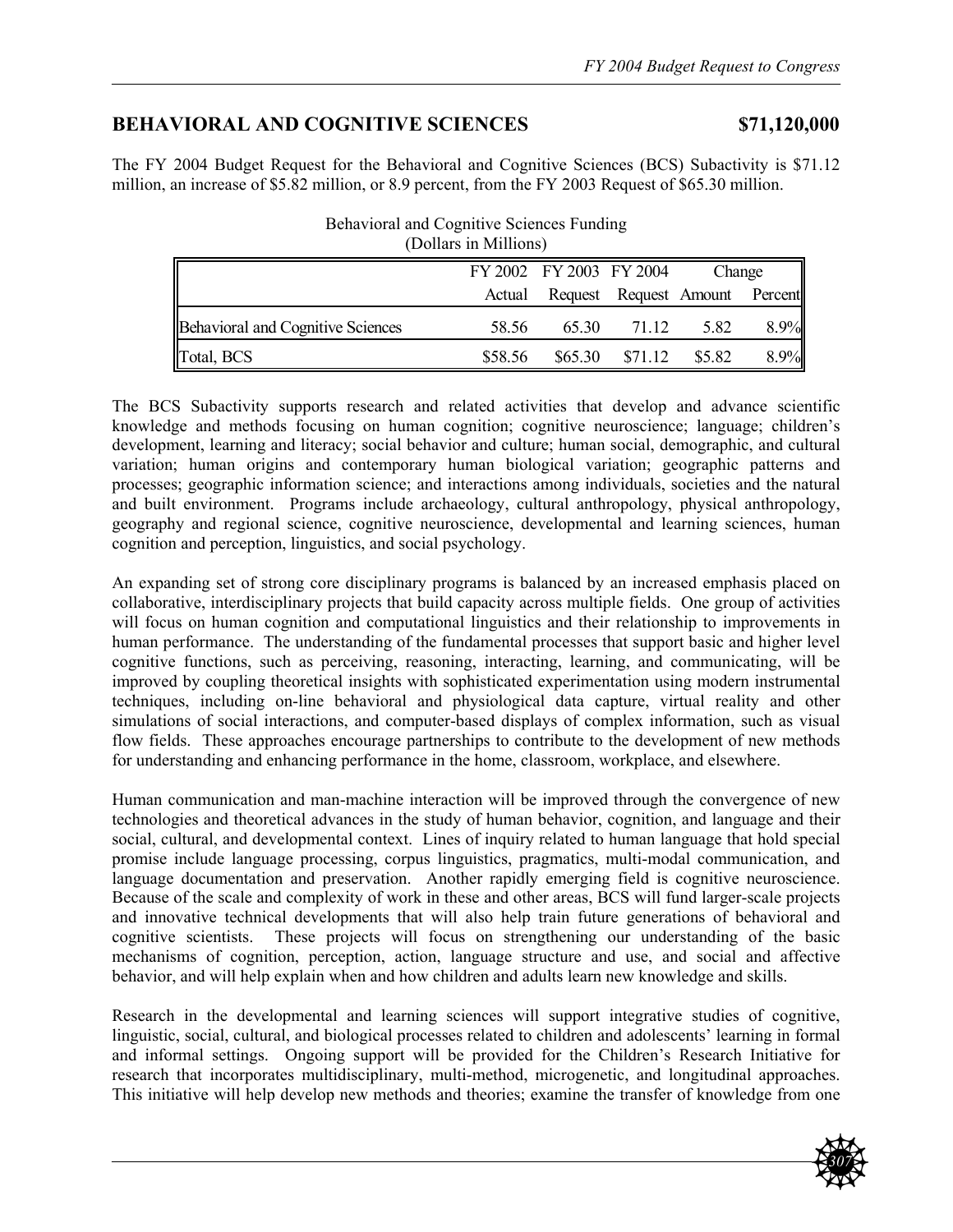domain to another and from one situation to another; assess peer relations, family interactions, social identities, and motivation; examine the impact of family, school, and community resources; assess adolescents' preparation for entry into the workforce; and investigate the role of demographic characteristics and cultural influences on children's learning and development.

BCS will continue its support of research on the essential shared characteristics of human beings within a broad chronological and spatial context. The Humans Origins emphasis (HOMINID) will support several large-scale awards. This emphasis will rely heavily on powerful genetic technology and on the details of human and other species' genome sequences, and it will pay increasing attention to comparative genomics.

BCS is helping establish a strong infrastructure for future research by supporting projects such as the establishment of the National Historical Geographic Information System (NHGIS), which will provide free public access to U.S. Census databases from 1790 to the present, including the digitization of all census geography so that place-specific information can be readily used in geographic information systems. Through these activities, the NHGIS will become a resource that can be used more widely for secondary education and training and become a reference resource used by policy makers.

In FY 2004, the BCS Request of \$71.12 million will support a range of activities, including:

- Funding for the Cognitive Neuroscience program, maintained at a level of about \$7.0 million. In order to enhance understanding of the relationship between human behavior and brain function, emphasis will be on supporting state-of-the-art work that is informed by theoretical advances in cognition, perception, social psychology, linguistics and human development. Support also will be provided for large-scale meta-analysis of data from multiple subjects.
- Funding for the Human Origins emphasis (HOMINID), maintained at a level of \$2.0 million. This emphasis area will continue to expand knowledge of the origins and development of the human species, the relationship of humans and the world's environments, and human adaptation processes over the last five million to six million years.
- Disciplinary and interdisciplinary research on human-environmental interactions, which totals about \$10.0 million. This area includes support for two or three new environmental social and behavioral science centers, for Long-Term Ecological Research sites, and for research on the Dynamics of Coupled Natural and Human Systems, a major emphasis of the Biocomplexity priority area.
- Support for special emphasis in the areas of enhancing human performance, agents of change, spatial social science, modeling, and infrastructure and data resource development at a level of \$6.0 million.
- Support for the Children's Research Initiative, maintained at a level of \$5.0 million. Research related to enhancing literacy and improving math and science skills will be emphasized.
- Funding will be maintained for core disciplinary and interdisciplinary research in the geographic, anthropological, archaeological, cognitive, psychological, and linguistic sciences (\$40.0 million). These funds will also support workshops designed to set future research priorities, grants to promote the integration of teaching and research by the nation's most able new investigators, programs to enhance the progress of women and minorities in the academic disciplines, and education at the graduate and undergraduate levels.

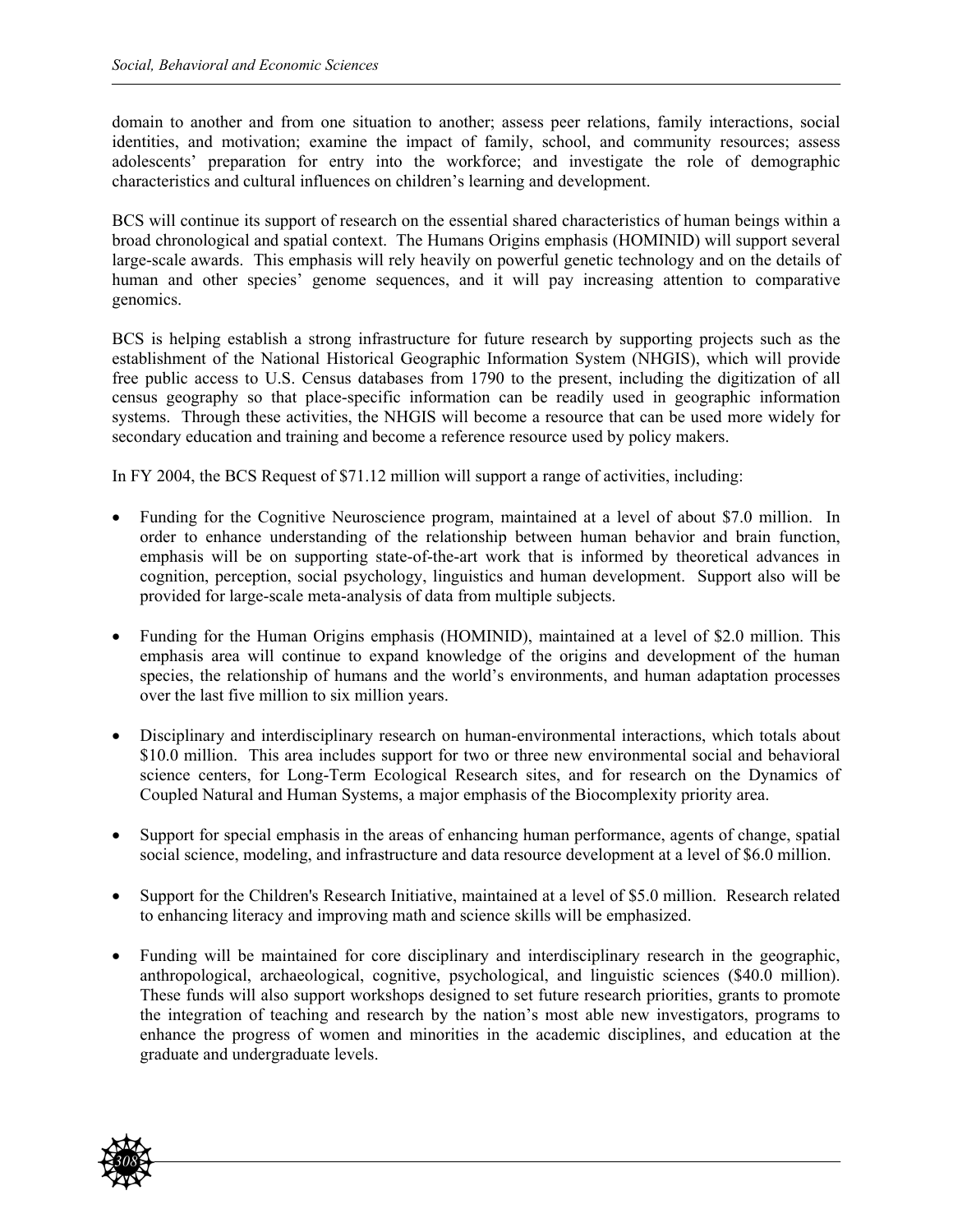# **SCIENCE RESOURCES STATISTICS \$26,700,000**

The FY 2004 Budget Request for the Science Resources Statistics (SRS) Subactivity is \$26.70 million, an increase of \$1.0 million, or 3.9 percent, from the FY 2003 Request of \$25.70 million.

| (DOITALS III MITHOUS)        |         |                         |         |                        |      |  |  |
|------------------------------|---------|-------------------------|---------|------------------------|------|--|--|
|                              |         | FY 2002 FY 2003 FY 2004 |         | Change                 |      |  |  |
|                              | Actual  | Request                 |         | Request Amount Percent |      |  |  |
| Science Resources Statistics | 16.28   | 25.70                   | 26.70   | 1.00                   | 3.9% |  |  |
| Total, SRS                   | \$16.28 | \$25.70                 | \$26.70 | \$1.00                 | 3.9% |  |  |

| <b>Science Resources Statistics Funding</b> |  |
|---------------------------------------------|--|
| (Dollars in Millions)                       |  |

The legislative mandate for the Division of Science Resources Statistics (SRS), as stated in the National Science Foundation Act of 1950, as amended, is "…to provide a central clearinghouse for the collection, interpretation, and analysis of data on scientific and engineering resources and to provide a source of information for policy formulation by other agencies of the Federal Government…." To meet this mandate, SRS provides policymakers, researchers, and other decision makers with high quality data and analysis for making informed decisions about the nation's science, engineering, and technology enterprise. The work of SRS involves survey development, methodological and quality research and analysis, data collection, analysis, information compilation, dissemination, and customer service to meet the statistical demands of a diverse user community, as well as preparation of the *Science and Engineering Indicators* and *Women and Minorities and Persons with Disabilities in Science and Engineering* biennial reports*.* 

SRS continues to make improvements in the relevance and quality of its products. Priorities for FY 2004 build on prior efforts to improve the quality, relevance, timeliness, and accessibility of SRS products, continue the redesign of major components of SRS data collections, and implement such redesigns.

- Every decade a redesign of the samples and surveys used to collect data on the scientific and engineering workforce is necessary to reflect the results of the Decennial Census. Extensive redesign activities were conducted in fiscal years 2000, 2001, and 2002. Implementation of the redesign was undertaken in FY 2002 and FY 2003. SRS will begin data collection of the *National Survey of College Graduates 2003* in October 2003. Data collection will continue through much of FY 2004 and initial data processing will also be undertaken. In FY 2004, data processing will be completed, as will release of the data files, and initial analysis of the data.
- At the end of FY 2002, a major National Academy of Sciences (NAS) review of the SRS R&D portfolio of surveys was initiated which is expected to lead to proposed major revisions of the R&D survey portfolio. This multi-year (2003-2005) review is in compliance with NSF policy requiring a Committee of Visitors review of NSF programs on a rotating basis. The NAS review is also in compliance with Section 25 of Public Law No. 107-368 for a review of discrepancies in the R&D data collection.
- During FY 2003, efforts to improve and redesign the Survey of Research and Development Expenditures at Universities and Colleges and the Survey of Graduate Students and Postdoctorates in Science and Engineering continued. Improvements to both surveys will be implemented on an ongoing basis during FY 2004 concurrent with major multi-year redesign efforts for both surveys.

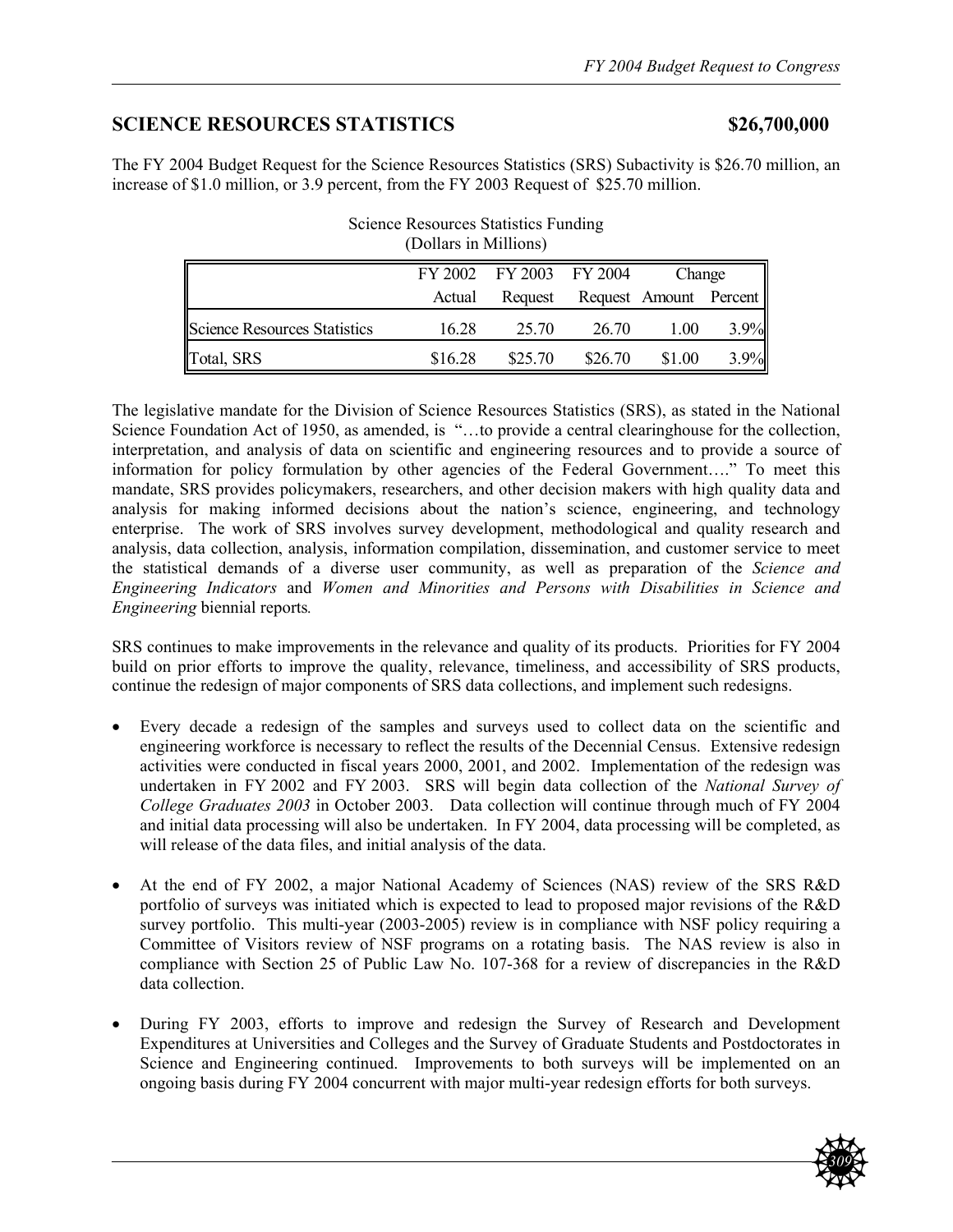- In FY 2004, SRS will begin a comprehensive study of the feasibility of developing a new ongoing survey to collect information about individuals in postdoctorate positions.
- SRS will continue in FY 2004 to conduct its other surveys and analytical activities that produce the information for carrying out the NSF statutory mandate, for meeting the Tools strategic outcome goal of providing "broadly accessible, state-of-the-art and shared research and education tools," and for developing *Science and Engineering Indicators* and *Women, Minorities, and Persons with Disabilities in Science and Engineering*.
- In FY 2004, SRS will continue to explore options for the redesign of an ongoing mechanism to obtain current information on public attitudes toward science and engineering for inclusion in the *Science and Engineering Indicators* report.

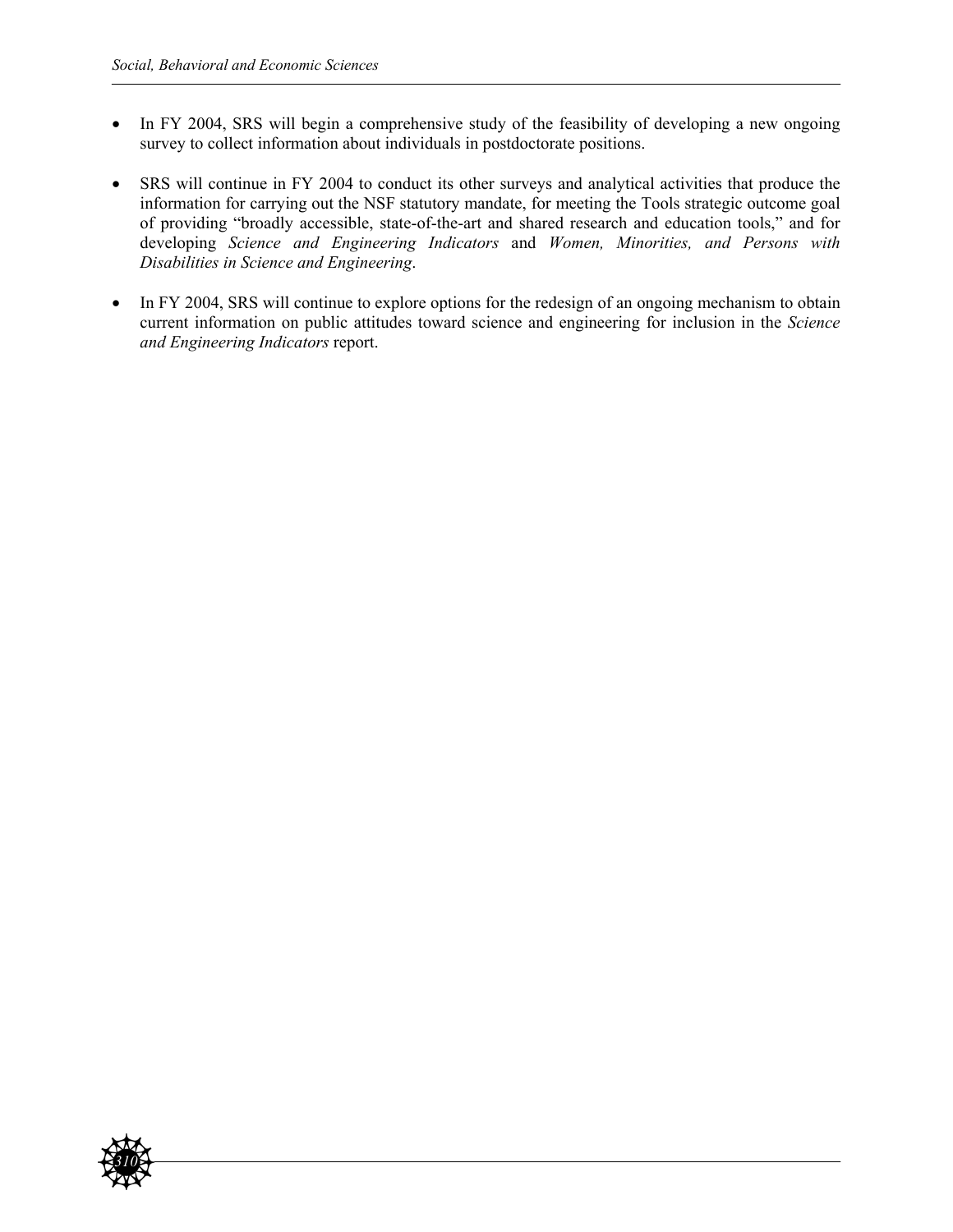# **INTERNATIONAL SCIENCE AND ENGINEERING \$30,000,000**

The FY 2004 Budget Request for the Office of International Science and Engineering (INT) is \$30.0 million, an increase of \$3.0 million, or 11.1 percent, from the FY 2003 Request of \$27.0 million.

| (DUNAIS III MHINIUIS)                 |         |                         |                        |        |                 |
|---------------------------------------|---------|-------------------------|------------------------|--------|-----------------|
|                                       |         | FY 2002 FY 2003 FY 2004 |                        | Change |                 |
|                                       | Actual  | Request                 | Request Amount Percent |        |                 |
| International Science and Engineering | 40.84   | 27.00                   | 30.00                  |        | $3.00$ $11.1\%$ |
| Total, INT                            | \$40.84 | \$27.00                 | \$30.00                | \$3.00 | 11.1%           |

# International Science and Engineering Funding (Dollars in Millions)

<sup>1</sup>FY 2002 includes a transfer of \$13.66 million from the U.S. Department of State for an award to the U.S. Civilian Research and Development Foundation.

The Office of International Science and Engineering (INT) supports the advancement of NSF's strategic outcome goals of Ideas and People. By its nature the scientific enterprise is global. To ensure the generation of new knowledge across the frontiers of science and engineering, it is essential that U.S. scientists have opportunities to be engaged with the best collaborators and access to facilities found throughout the world. INT supports cooperative research activities with developed and developing countries in all fields of science and engineering supported by the Foundation. INT complements and enhances the Foundation priority areas and program approaches by providing the opportunity for international engagement. INT supports activities that provide access to critical research conducted outside the United States and that broaden the base of knowledge about mutually beneficial science and technology opportunities abroad.

INT facilitates the advancement of NSF's strategic outcome goal of People *–* to develop and maintain a diverse, internationally competitive and globally engaged workforce of scientists and engineers*.* INT supports research and related activities that promote partnerships between U.S. and foreign researchers. INT supports U.S. participation in both bilateral and multilateral workshops and symposia, the initial phases of collaborative research, key selected multinational scientific bodies, and individual and small group research training.

INT provides valuable international experiences to U.S. researchers, particularly those in the early stages of their careers. Specific INT-supported activities include:

- Summer research experiences for students in selected regions of the world;
- Postdoctoral research opportunities abroad;
- Inclusion of students in international cooperative research projects; and
- Opportunities for U.S. researchers to develop collaborations with their counterparts in other countries.

Together, these activities will promote progress in research and education. These activities will also enable the next generation of U.S. researchers to experience the international nature of research and to maintain U.S. leadership in an increasingly global research environment.

With the continuing growth of scientific expertise and resources worldwide, there are increasing opportunities for international cooperation in areas of mutual interest or concern. For example, to ensure that the U.S. research community stays at the forefront of the fast-changing area of nanoscale science and engineering, INT is supporting several centers as well as interdisciplinary research teams in this field. In